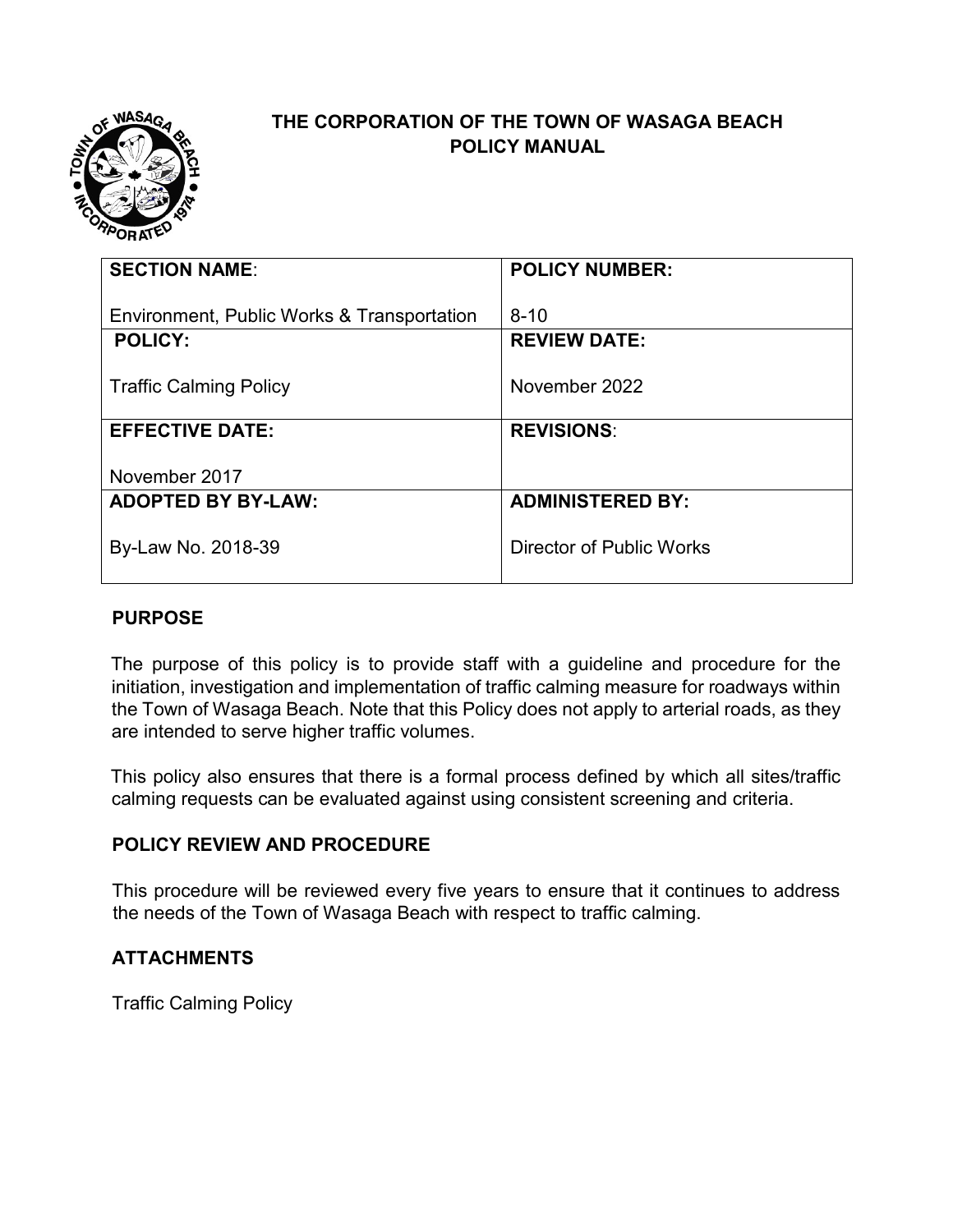

## **TOWN OF WASAGA BEACH**

# **TRAFFIC CALMING POLICY**

November 2017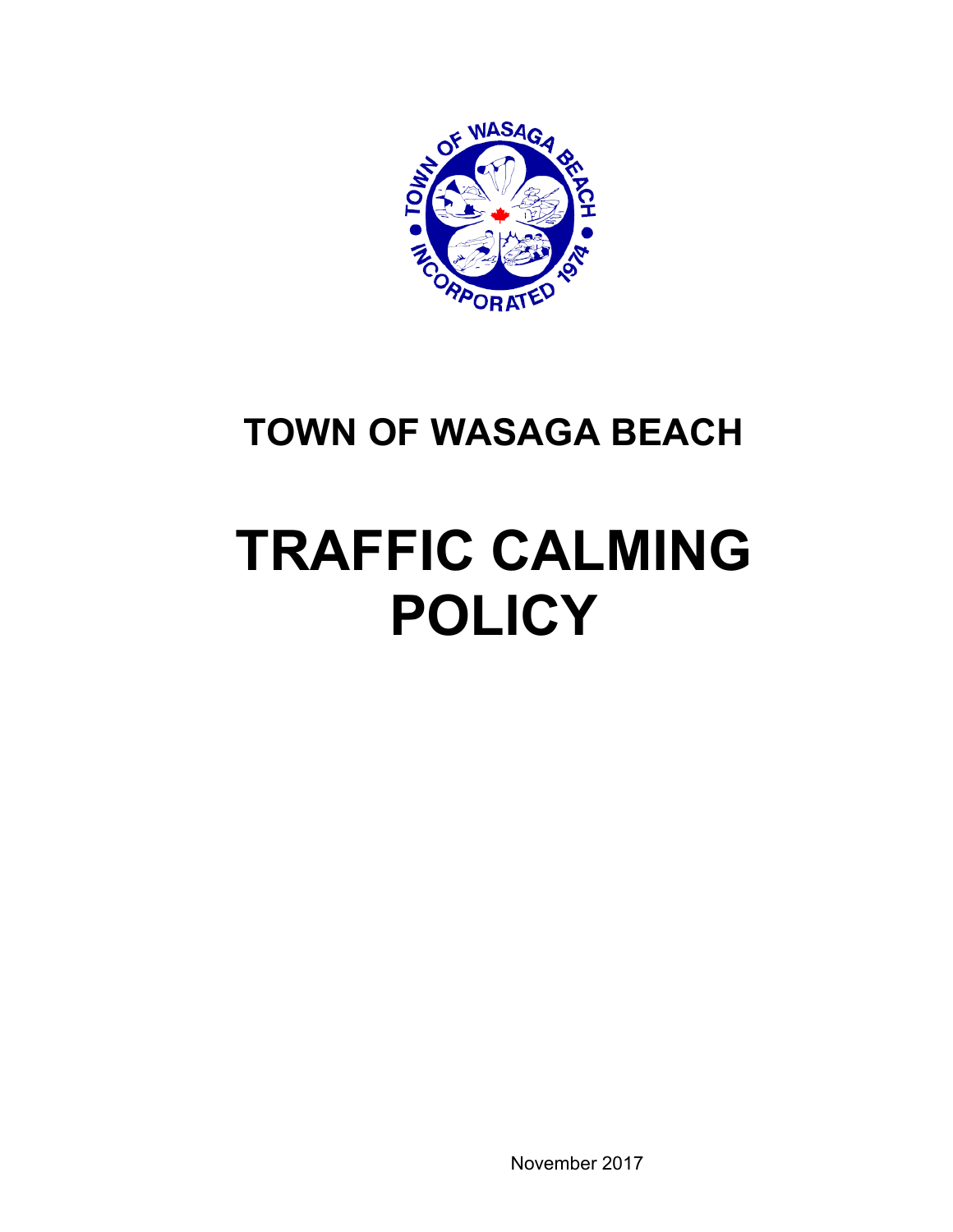## **Table of Contents**

| 1                | <b>Introduction</b>                                | 1              |
|------------------|----------------------------------------------------|----------------|
| 1.1              | Purpose                                            | $\mathbf 1$    |
| $\boldsymbol{2}$ | <b>Traffic Calming</b>                             | $\overline{2}$ |
| 2.1              | What is Traffic Calming?                           | $\overline{2}$ |
| 2.2              | <b>Objectives of Traffic Calming</b>               | $\overline{2}$ |
| 2.3              | Advantages & Disadvantages                         | 3              |
| 3                | <b>Traffic Calming Measures</b>                    | 4              |
| 3.1              | <b>Speed Control Measures</b>                      | $\overline{4}$ |
| 3.2              | <b>Volume Control Measures</b>                     | 5              |
| 3.3              | <b>Non-Physical Measures</b>                       | 5              |
| 3.4              | <b>Considered Measures</b>                         | 6              |
| 4                | <b>Traffic Calming Measures Guidelines</b>         | 16             |
| 4.1              | <b>Consideration for Traffic Calming</b>           | 16             |
| 4.2              | <b>Community Involvement</b>                       | 16             |
| 4.3              | <b>Class Environmental Assessment Process</b>      | 18             |
| 5                | <b>Traffic Calming Staff Review Considerations</b> | 19             |
| 5.1              | Step 1: Initiate Traffic Calming Request           | 19             |
| 5.2              | Step 2: Data Collection                            | 20             |
| 5.3              | Step 3: Data Assessment                            | 21             |
| 5.4              | Step 4: Neighbourhood Petition / Survey            | 23             |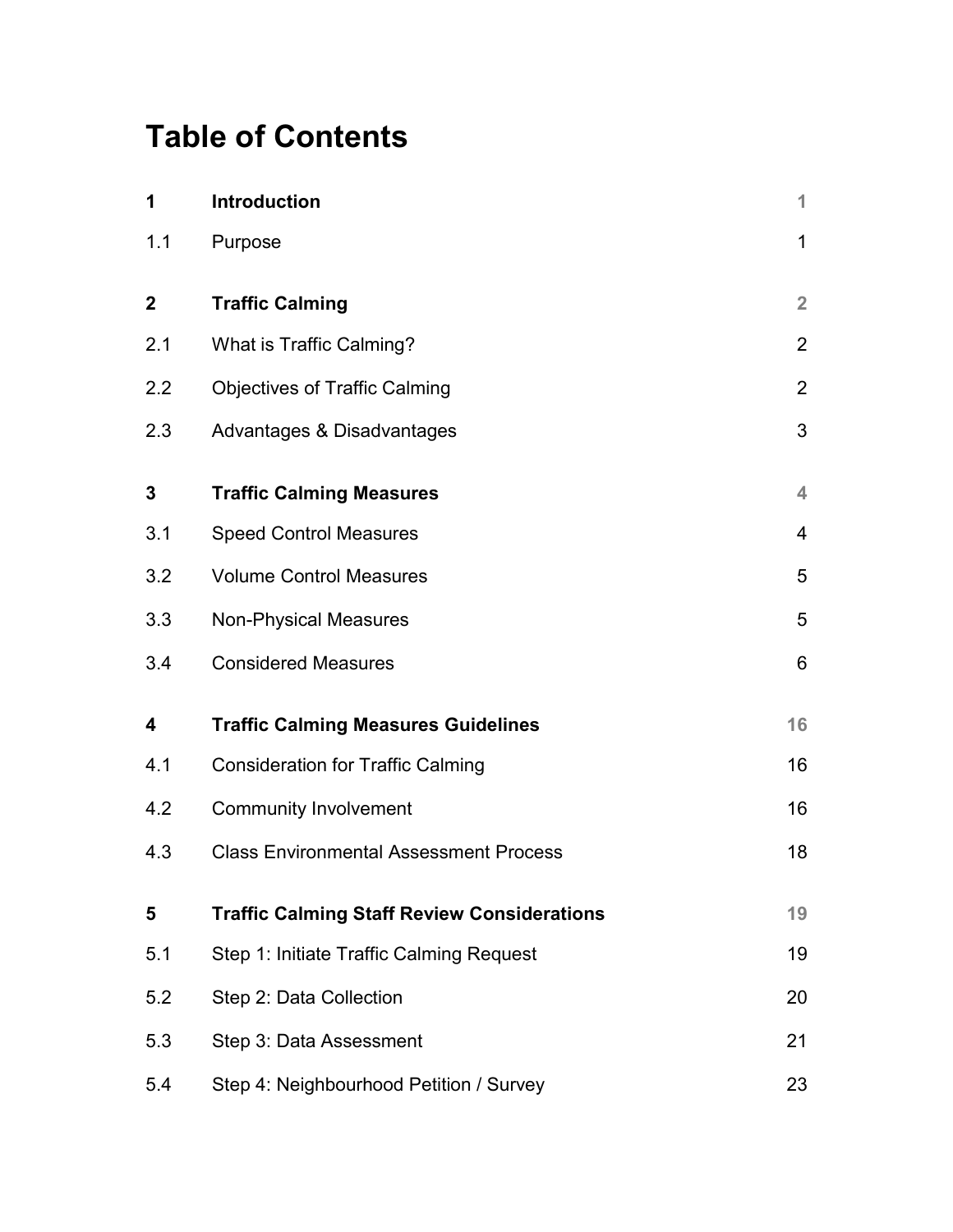| 5.5 | Step 5: Design Consideration & Community Feedback     | 24 |
|-----|-------------------------------------------------------|----|
| 5.6 | Step 6: Finalize & Implement the Traffic Calming Plan | 26 |
| 5.7 | Step 7: Feedback Monitoring & Evaluation              | 26 |

### **List of Tables**

| Table 1: 85 <sup>th</sup> Percentile Speed Considerations |    |  |  |
|-----------------------------------------------------------|----|--|--|
| Table 2: Stopping Sight Distance Considerations           | 21 |  |  |

### **Appendices**

[Appendix A:](#page-31-0) Traffic Calming Request Form

Appendix B: Assessment of Traffic Calming Need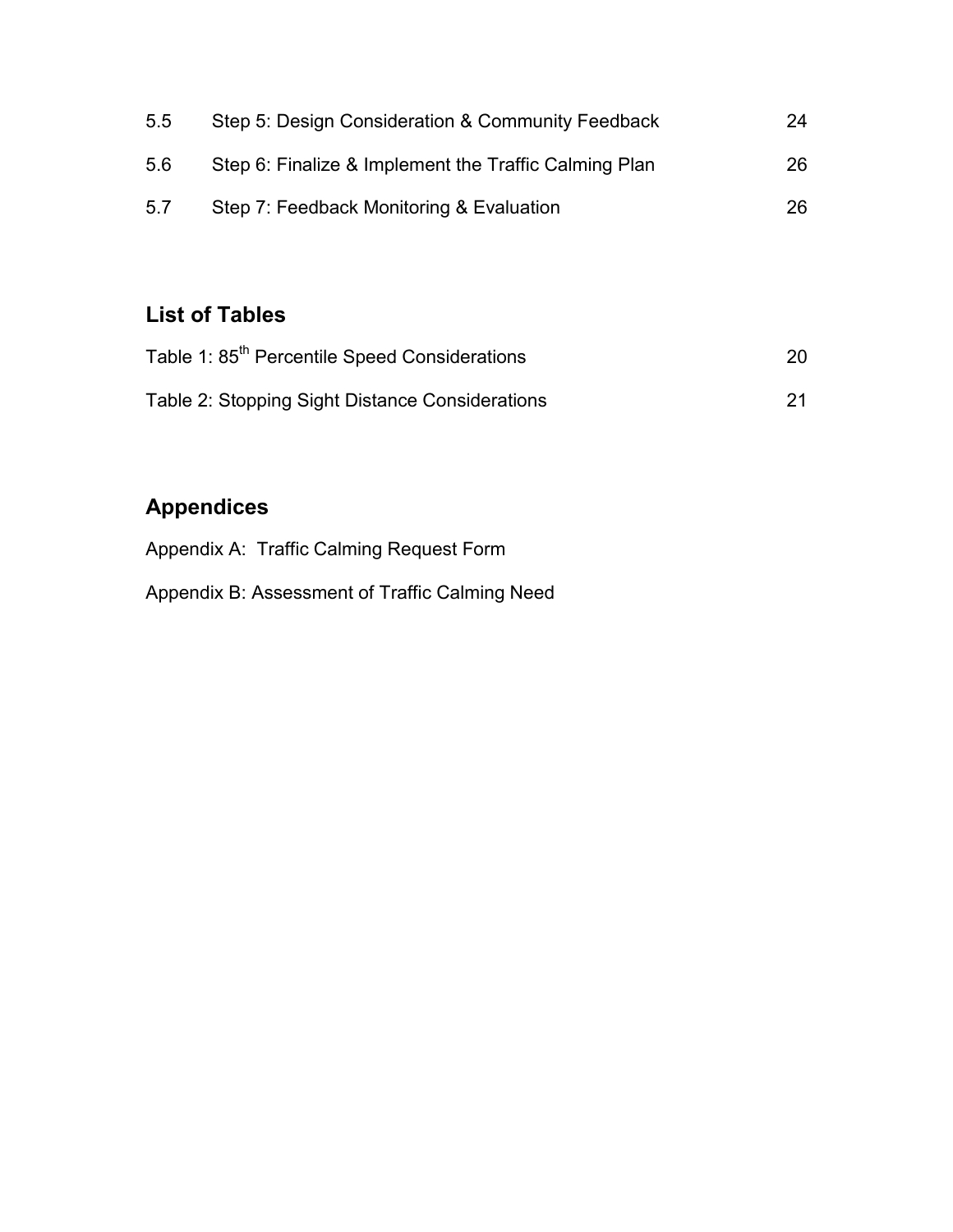## **1 Introduction**

### **1.1 Purpose**

The purpose of this policy is to provide staff with a guideline and procedure for the initiation, investigation and implementation of traffic calming measures for roadways within the Town of Wasaga Beach. Note that this Policy does not apply to arterial roads, as they are intended to serve higher traffic volumes.

This policy also ensures that there is a formal process defined by which all sites/traffic calming requests can be evaluated against using consistent screening and criteria.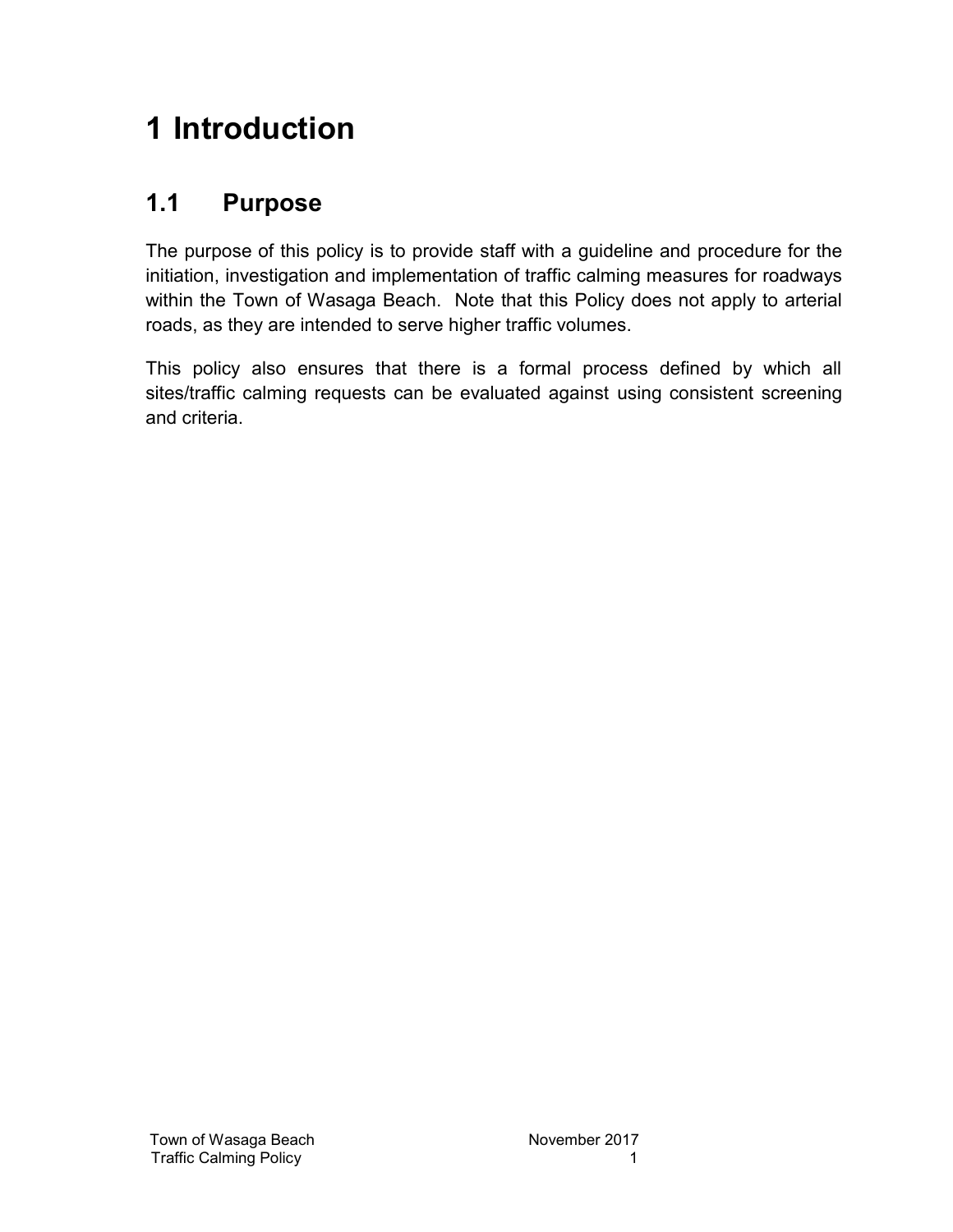## **2 Traffic Calming**

### **2.1 What is Traffic Calming?**

Traffic calming is defined as the combination of mainly physical measures that alter driver behavior to reduce the potential of negative effects of motor vehicle use, and improve conditions for alternate modes of transportation. Traffic calming measures combined with engineering, educational and enforcement tools, can significantly improve the safety of neighbourhoods and related roads.

### **2.2 Objectives of Traffic Calming**

To address undesirable traffic conditions such as poor sight lines, speeding and excessive volume on local and collector roads, the specific objectives of traffic calming and this guide are to:

### **a) Increase the Safety of Neighbourhoods**

Through the use of physical measures to alter driver behavior, traffic calming can improve safety on neighbourhood streets. The resulting reduction in volume and speed will create a safer environment for all residents including pedestrians and cyclists.

### **b) Improve the Livability of Neighbourhoods**

Traffic calming is intended to uphold and restore the livability and sense of community within neighbourhoods by minimizing the volume and speed of through traffic. As a result, negative impacts from traffic such as excessive noise, air pollution, visual presence of numerous vehicles, and potential safety hazards are minimized. In addition, attractively designed traffic calming measures can enhance the aesthetics of a neighbourhood and improve streetscapes.

### **c) Restore Streets to Their Intended Function**

The intended function of a local road is to accommodate low to moderate volumes of traffic travelling at lower speeds in and out of neighbourhoods or from points of origin to the collector road system. Local roads provide direct vehicle access to residences that typically front onto these roads. Through traffic should be discouraged from using local roads. The Town of Wasaga Beach's collector roads are intended to provide access to properties as well as to provide linkages between local roads and other collector and arterial roads.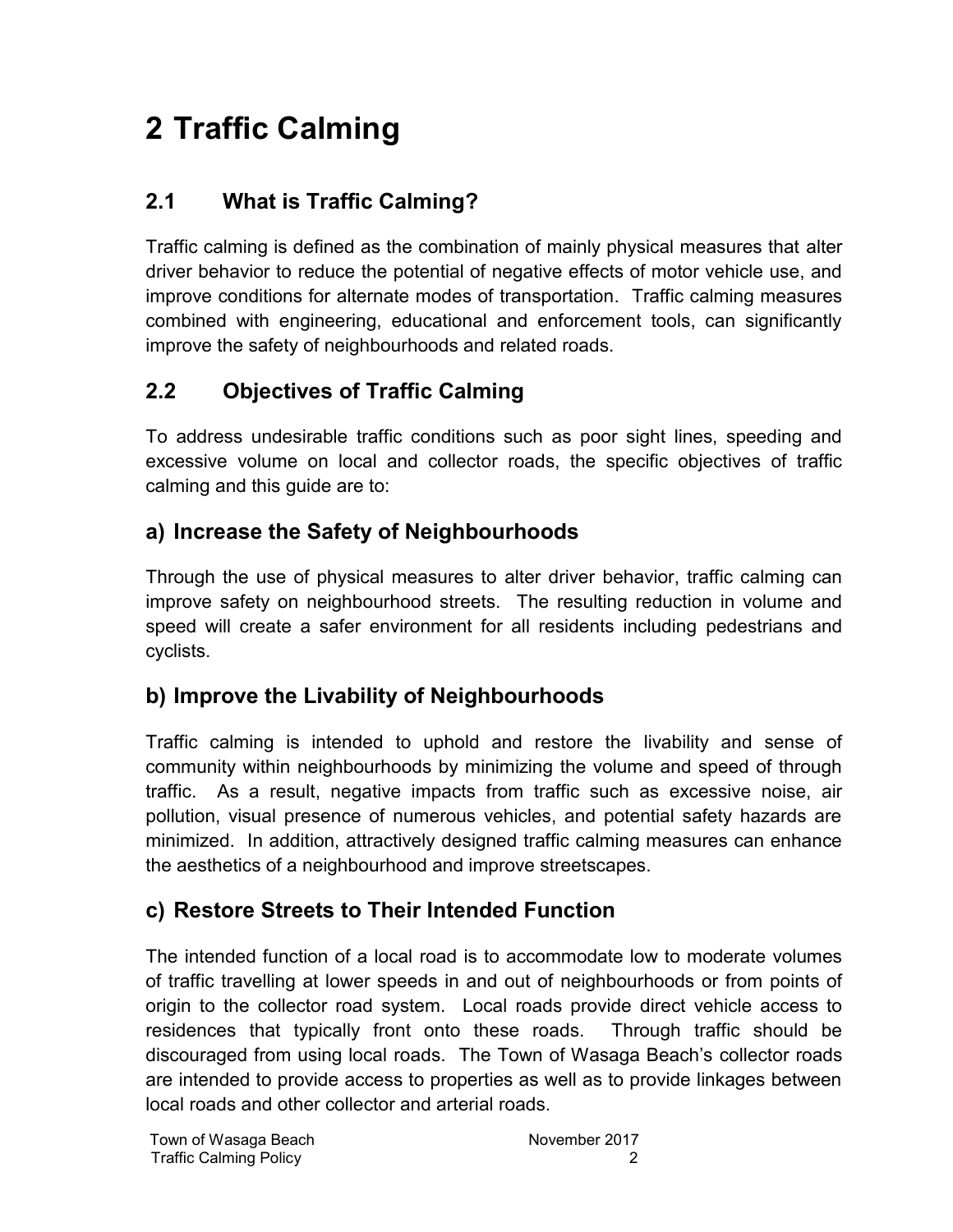### **d) Maintain Access Routes for Emergency Services, Public Transit & Maintenance Services**

The potential impacts to these services have been considered in the development of this guide and will continue to be considered throughout the implementation of traffic calming measures. The needs of these services will be balanced against the need to slow and/or reduce traffic. In addition, this guide outlines the process through which all potentially impacted services will have the opportunity to comment on any proposed plans before implementation.

### **e) Promote Public Participation & Community Support**

Traffic calming measures have a direct impact on neighbourhoods and the residents living in them. As such, an integral part of the process includes resident communication and feedback. Good community involvement leads to solutions to specific local traffic issues. Effective communication with residents provides staff with the opportunity to explain to residents the benefits of traffic calming measures while deterring them from less effective countermeasures.

### **2.3 Advantages & Disadvantages**

General advantages and disadvantages of traffic calming measures are outlined below:

### **Advantages**

- reduce motor vehicle speeds
- reduce traffic volume
- discourage through traffic
- improve overall road safety
- improve neighbourhood livability
- reduce conflicts between road users

### **Disadvantages**

- **increase emergency vehicle response** time
- reduce ease of access in and out of neighbourhoods
- result in expensive solutions (time and resources)
- divert traffic onto neighbouring roads
- increase maintenance time and costs (e.g. snow clearing, garbage pick-up)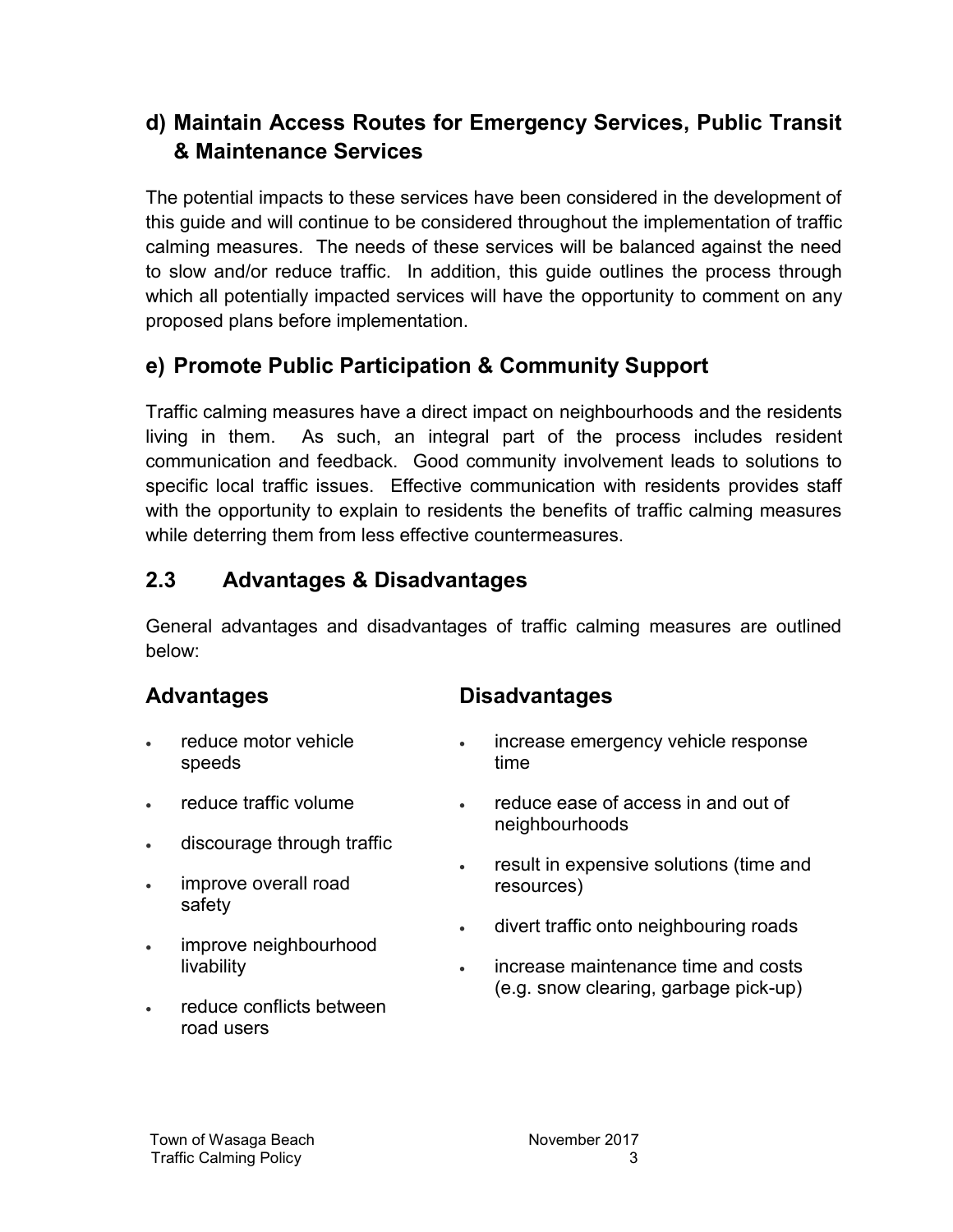## **3 Traffic Calming Measures**

As per the Institute of Transportation Engineers (ITE) *Traffic Calming: State of the Practice*, physical traffic calming measures are classified as either speed control measures or volume control measures.

### **3.1 Speed Control Measures**

Speed control measures are intended to reduce travel speeds and may include:

- speed bumps / humps (rounded, raised areas placed across the roadway);
	- Not to be considered unless upon urban curb and gutter streets
	- Not to be considered in winter months
	- Could be considered in school zones
	- Consider through trial periods only with community feedback
- . speed tables (flat-topped speed humps);
- raised intersections (flat raised areas covering entire intersection, with ramps on all approaches and often with brick or other textured materials on the flat section);
- traffic circles (raised island, placed in intersections, around which traffic circulates);
- roundabouts (larger than traffic circles and typically have raised splitter islands to channel approaching traffic to the right and are used on higher volume streets);
- chokers (curb extensions at midblock locations that narrow a street);
- realigned intersections (changes in alignment that convert T-intersections with straight approaches into curving streets that meet at right angles);
- neck downs (curb extensions at intersections that reduce roadway width curb to curb); and
- centre island narrowing (placement of a raised island located along the centreline of a street that narrows the travel lanes at that location).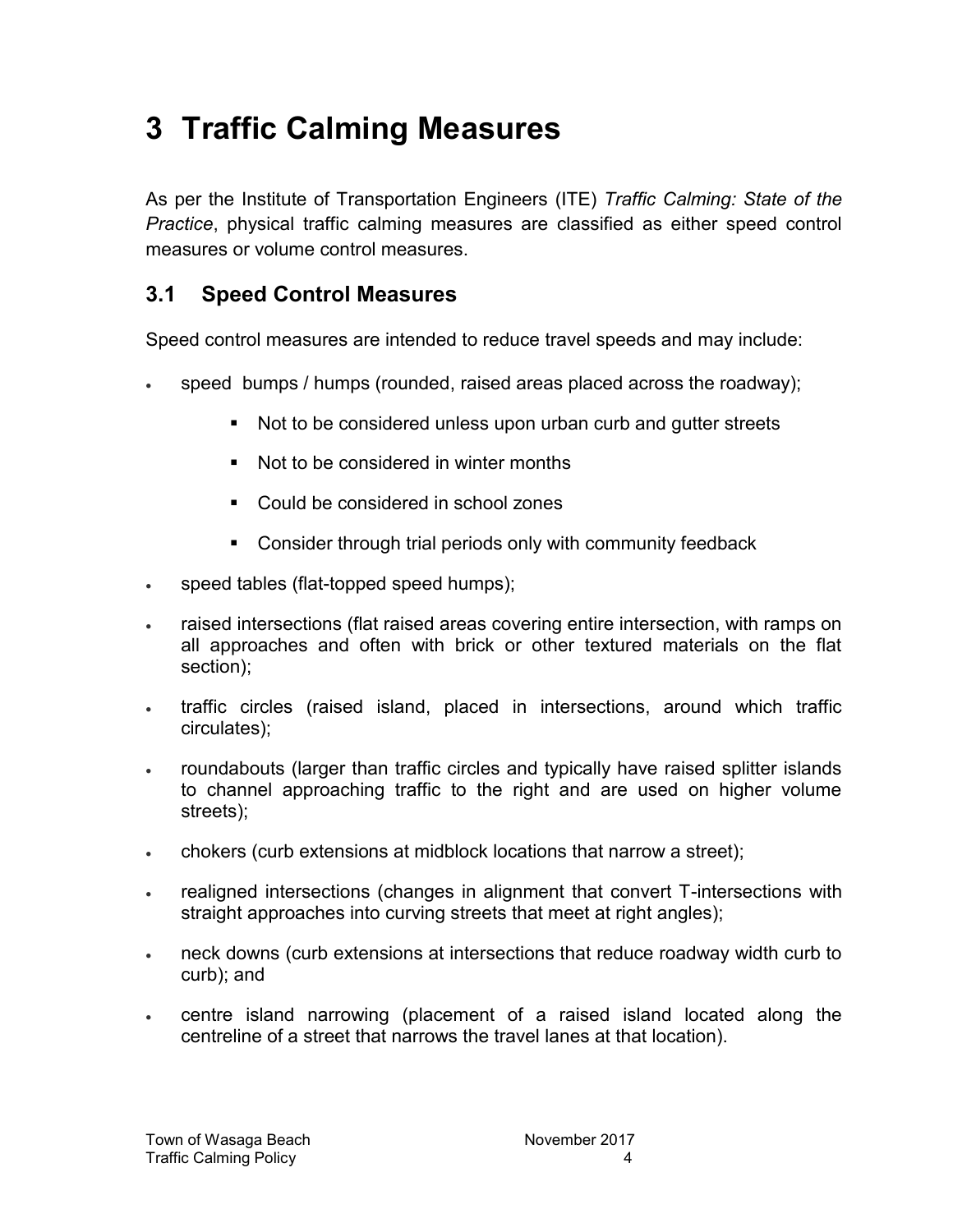### **3.2 Volume Control Measures**

Volume control measures are less likely to be implemented, however, are intended to reduce traffic volumes and include:

- full or partial street closures (full street closures are barriers placed across a street to close the street completely to through traffic, usually leaving only sidewalks or bicycle paths open, whereas half closures are barriers that block travel in one direction for a short distance on otherwise two-way streets);
- diagonal diverters (barriers placed diagonally across an intersection blocking through movement);
- median barriers (raised islands located along the centreline of a street and continuing through an intersection so as to block through movement at a cross street); and
- forced turn islands (raised islands that block certain movements on approaches to an intersection).

#### **3.3 Non-Physical Measures**

Non-physical traffic calming measures are usually implemented through enforcement, signing and pavement markings. Such measures include:

- speed enforcement (police enforcement);
- pavement marking legends (e.g. painted speed limit on pavement, etc.);
- school zones (signage and pavement markings);
- transverse lane markings (transverse bars or chevron pavement markings on a travel lane);
- lane narrowing and shoulder widening through pavement marking;
- radar speed display signs; and
- Community Safety Zones, where applicable.

It is important to note that stop signs are not to be used for speed control. In accordance with the Ministry of Ontario (MTO) Traffic Manual Book 5 (Regulatory Signs) unwarranted stop signs increase vehicular speeds between stop signs and encourage rolling stops (stop signs only affect speeds within approximately 40 metres of the stop sign). An excessive number of stop signs, particularly those that are not warranted, encourage disrespect for stop control signs and other traffic control devices.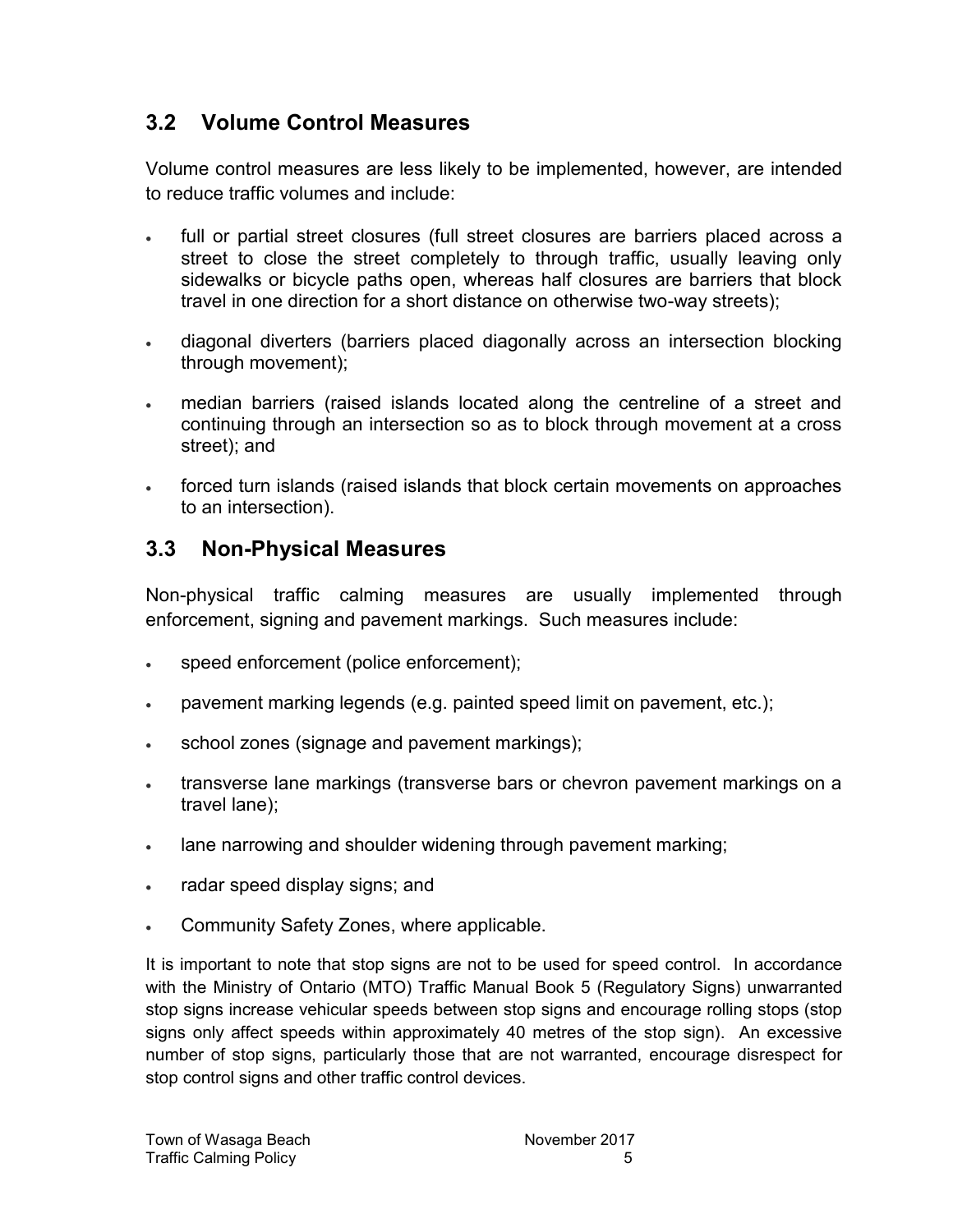#### <span id="page-9-0"></span>**3.4 Considered Measures**

In consideration of the Town's objectives in implementing a Traffic Calming Policy, and recognizing a large extent of the Town's road system includes urban, semiurban and rural roads, the following traffic calming measures have been considered as viable options to implement:

|           | <b>Police Enforcement</b>     | $\bullet$ | lane narrowing via<br>pavement markings | speed tables    |
|-----------|-------------------------------|-----------|-----------------------------------------|-----------------|
| $\bullet$ | Community<br>Safety<br>Zones  |           | curb extensions                         | centre medians  |
| $\bullet$ | Radar speed<br>display signs; | $\bullet$ | speed bumps /<br>humps                  | traffic circles |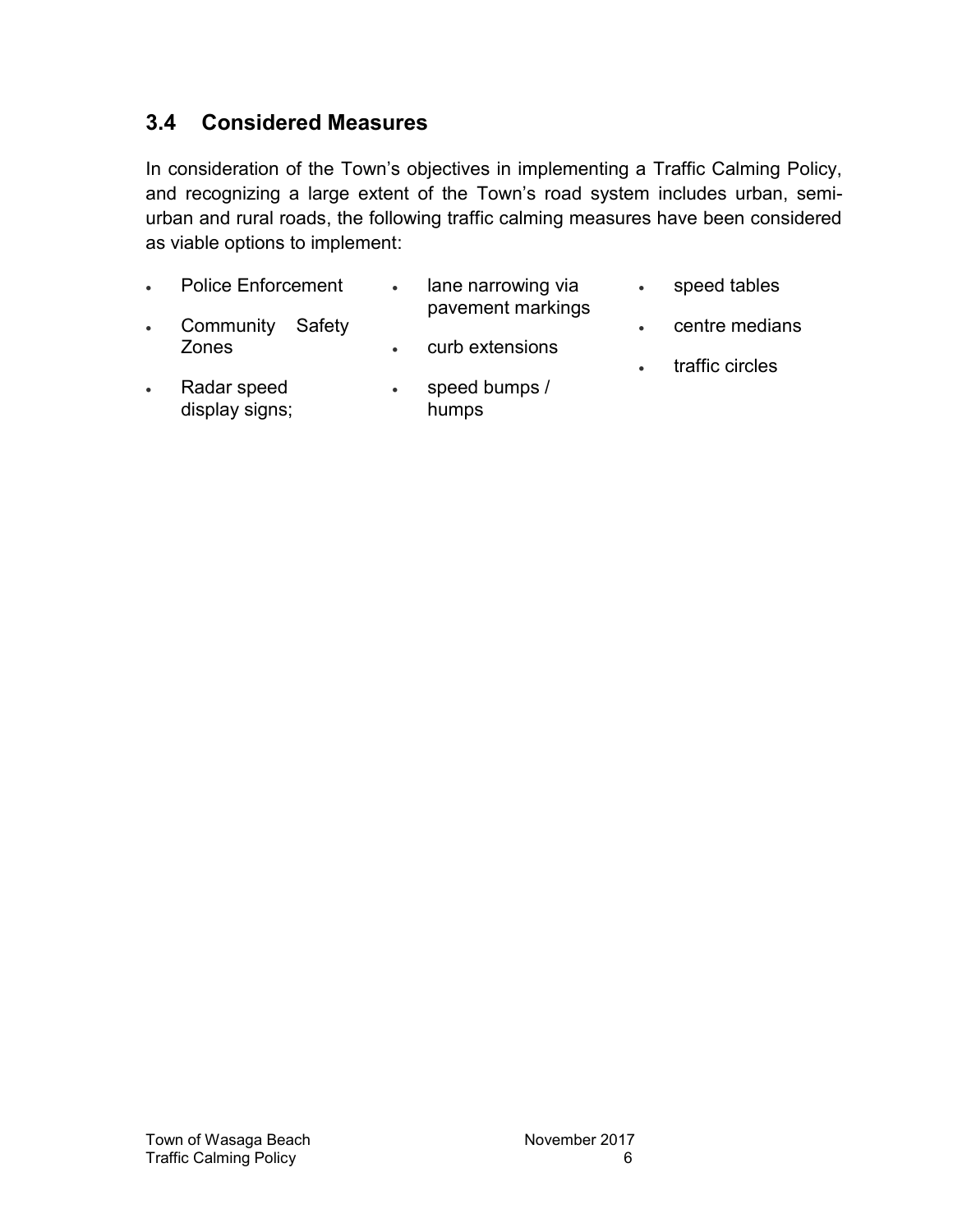#### **3.4.1 Enforcement**

Speeding is an infraction of the Highway Traffic Act enforceable by the OPP. It is often used with other traffic calming devices to regulate behaviour and is proven to be quite effective in reducing travel speeds.

#### **Advantages: Disadvantages: Estimated Cost:**

- effective in getting drivers' attention • no impact to emergency vehicles and snowplows can be implemented immediately, when resources permit • may be costly as additional revenue for tickets does not pay for officer work time does not provide for a continuous and consistent solution (i.e. not present for 24 hours per day and 7 days a week) • varies
- does not affect vehicle operations
- competing priorities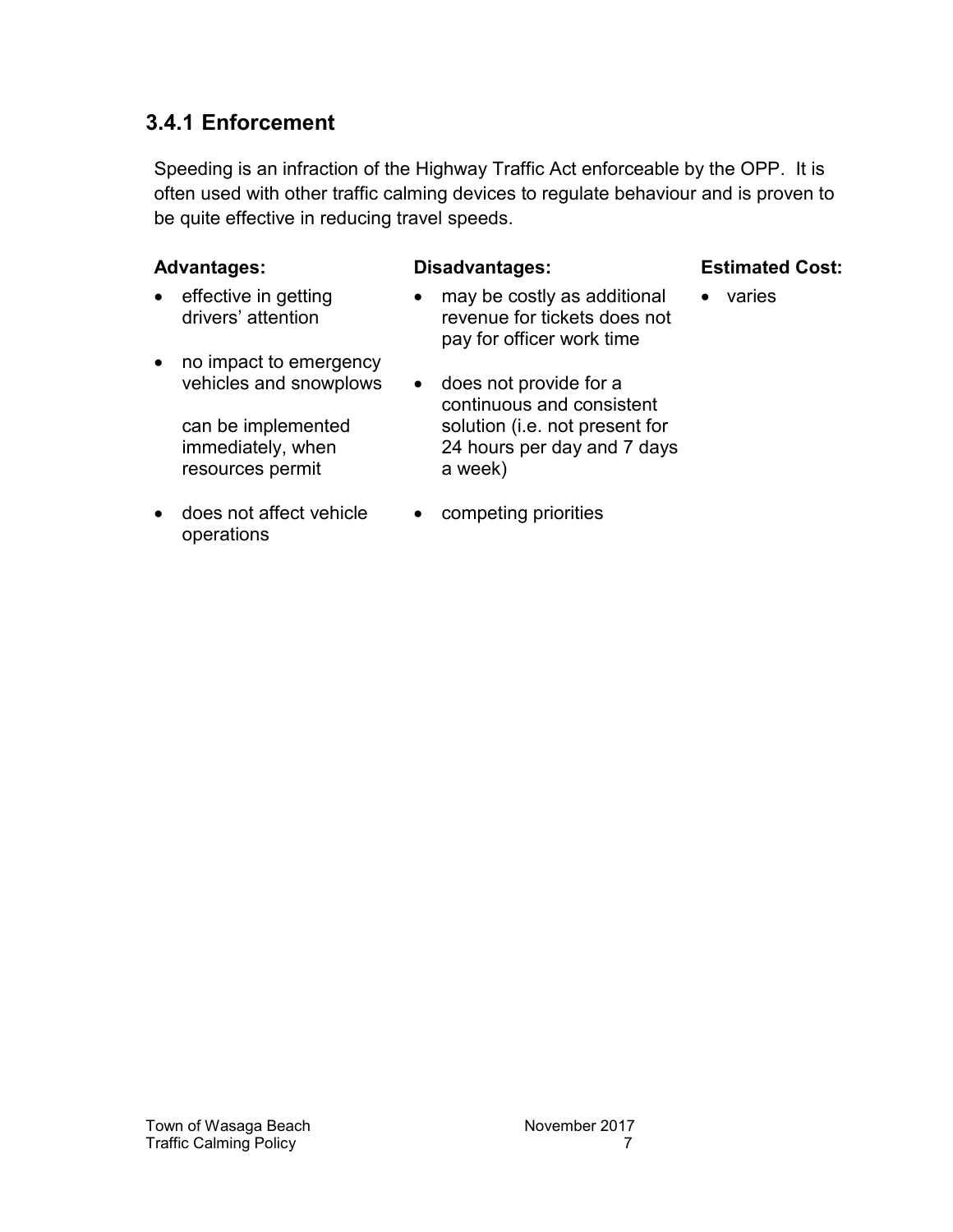#### **3.4.2 Community Safety Zones**

Community Safety zone signs inform drivers they are entering a zone that the community has designated as an area where the safety of its children/citizens is paramount. Traffic related offences committed within the zone are subject to increased fines (many set fines are doubled such as speeding and traffic signal related offences)through a special designation under the Highway Traffic Act

Community Safety Zones may include roadways near schools, day care centers, playgrounds, parks, hospitals, senior citizen residences and may also be used for collision-prone areas within a community.



 $\bullet$  effective as a temporary speed reduction measure.

 Relies on motorist to voluntarily comply, duration of effectiveness is limited

#### **Advantages: Disadvantages: Estimated Cost:**

 \$250 includes sign and posts installation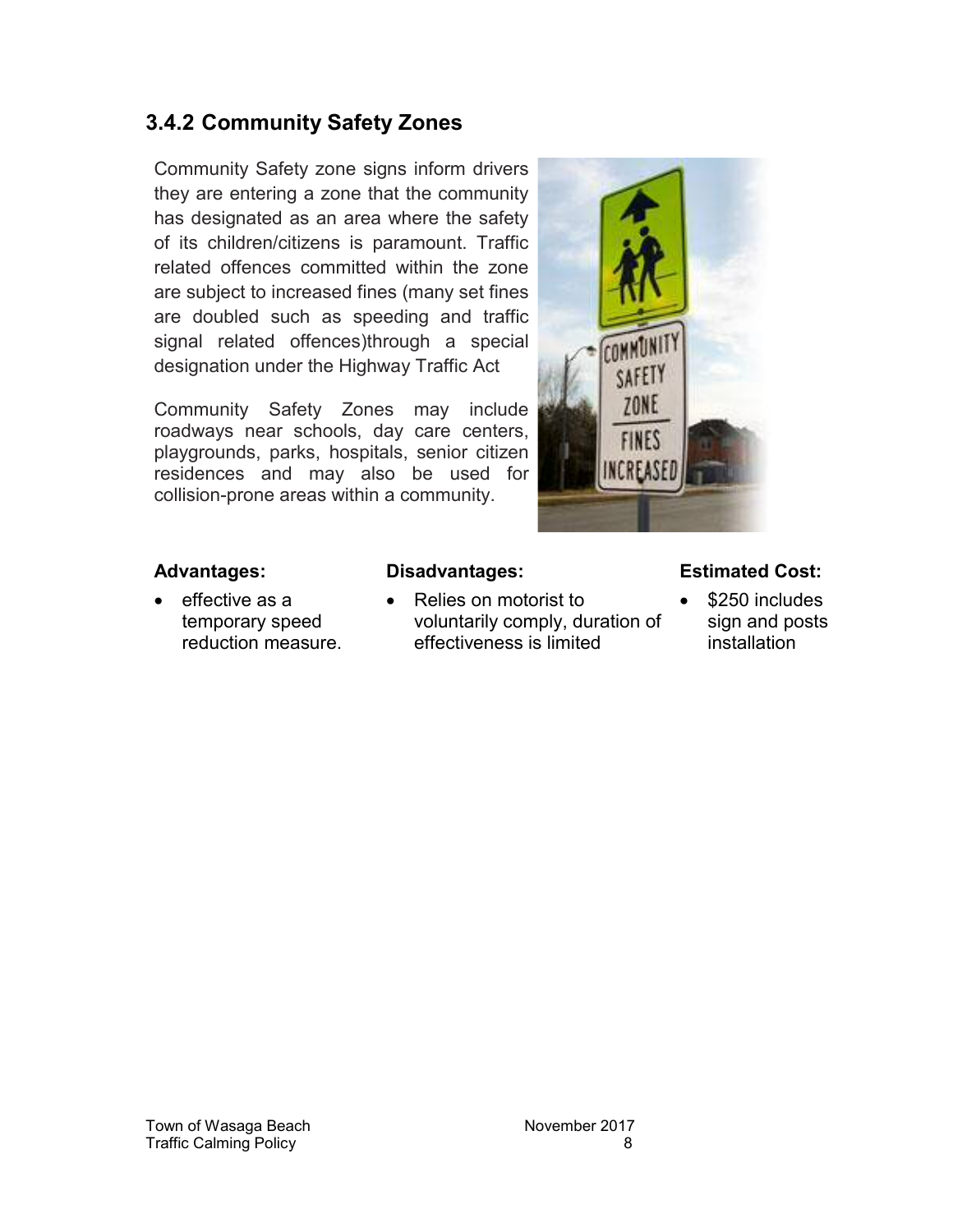#### **3.4.3 Radar Speed Display Signs**

Dynamic speed signs are portable or permanent radar activated signs that instantaneously display approaching speeds for individual vehicles. They can also be programmed to display appropriate messages (e.g. Please Slow Down) and/or flash when motorists are exceeding the speed assigned within the sign. The signs can be solar powered to reduce environmental impact.

These devices create a sense of being monitored to the driver and provide an instant notification that the speed limit is being exceeded (if such is the case).



 $\bullet$  Educational tool, good  $\bullet$ public relations, effective as a temporary speed reduction measure.

 Relies on motorist to voluntarily comply, duration of effectiveness is limited, not accurate on roads with multiple lanes per direction (too much traffic).

#### **Advantages: Disadvantages: Estimated Cost:**

 \$8,000 for sign, \$25,000- \$35,000 for trailer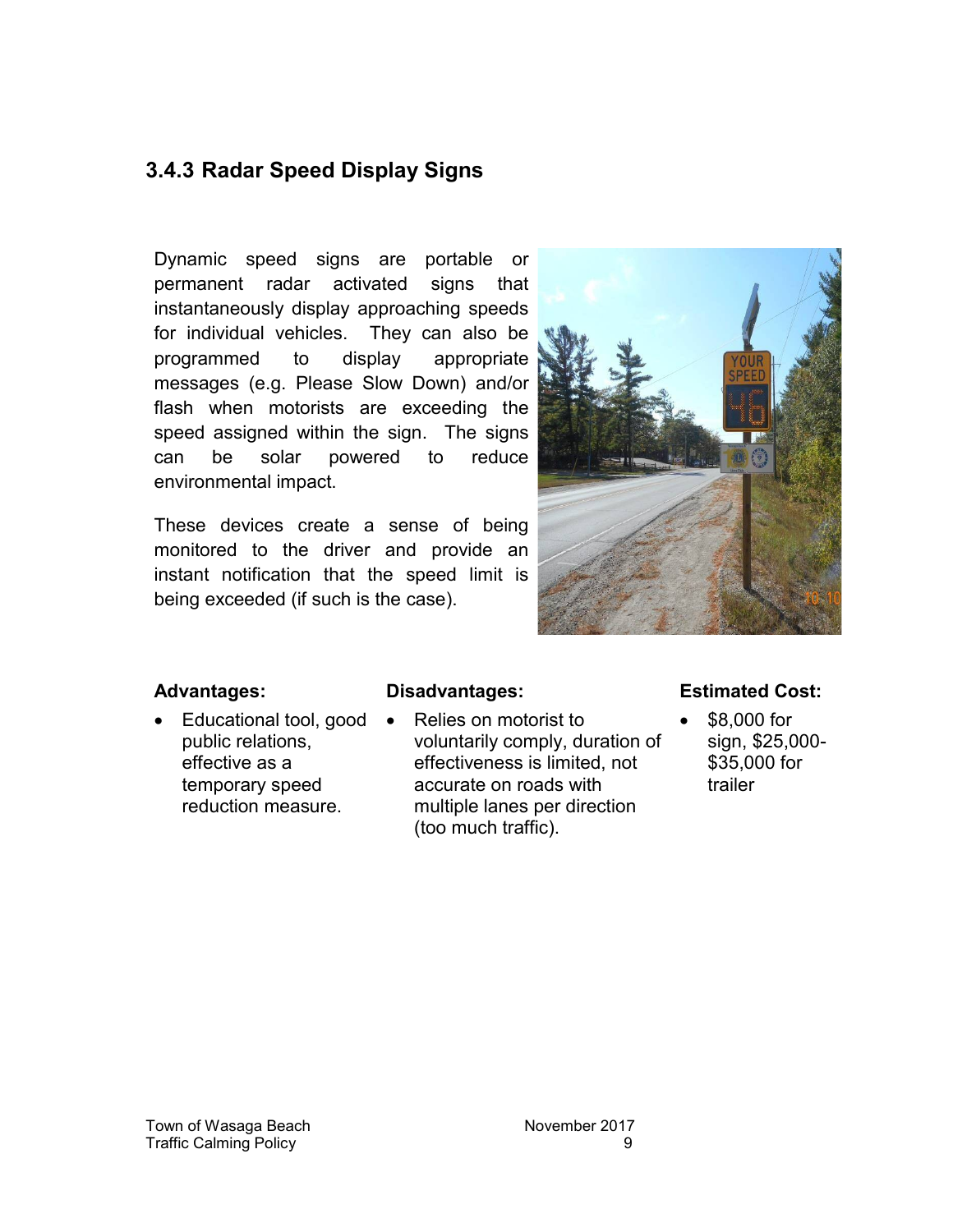#### **3.4.4 Lane Narrowing Through Pavement Markings**

This measure narrows the travel lanes to a minimum width of 3.0 metres through the use of pavement markings (centreline and edge lines). Reduced lane widths provide a feeling of constraint and should cause drivers to reduce their travel speed. Any remaining road width would be designated as shoulder.



- provides additional space for shoulders, which may be used for other road users (particularly in absence of sidewalks)
- low cost
- no impact to emergency vehicles and snowplows
- can be readily implemented
- does not affect vehicle operations

- lane narrowing reduces separation between oncoming vehicles
- pavement markings require maintenance and are not visible during winter months

#### **Advantages: Disadvantages: Estimated Cost:**

 \$1,000 to \$2,000 per km of pavement marking and mobilization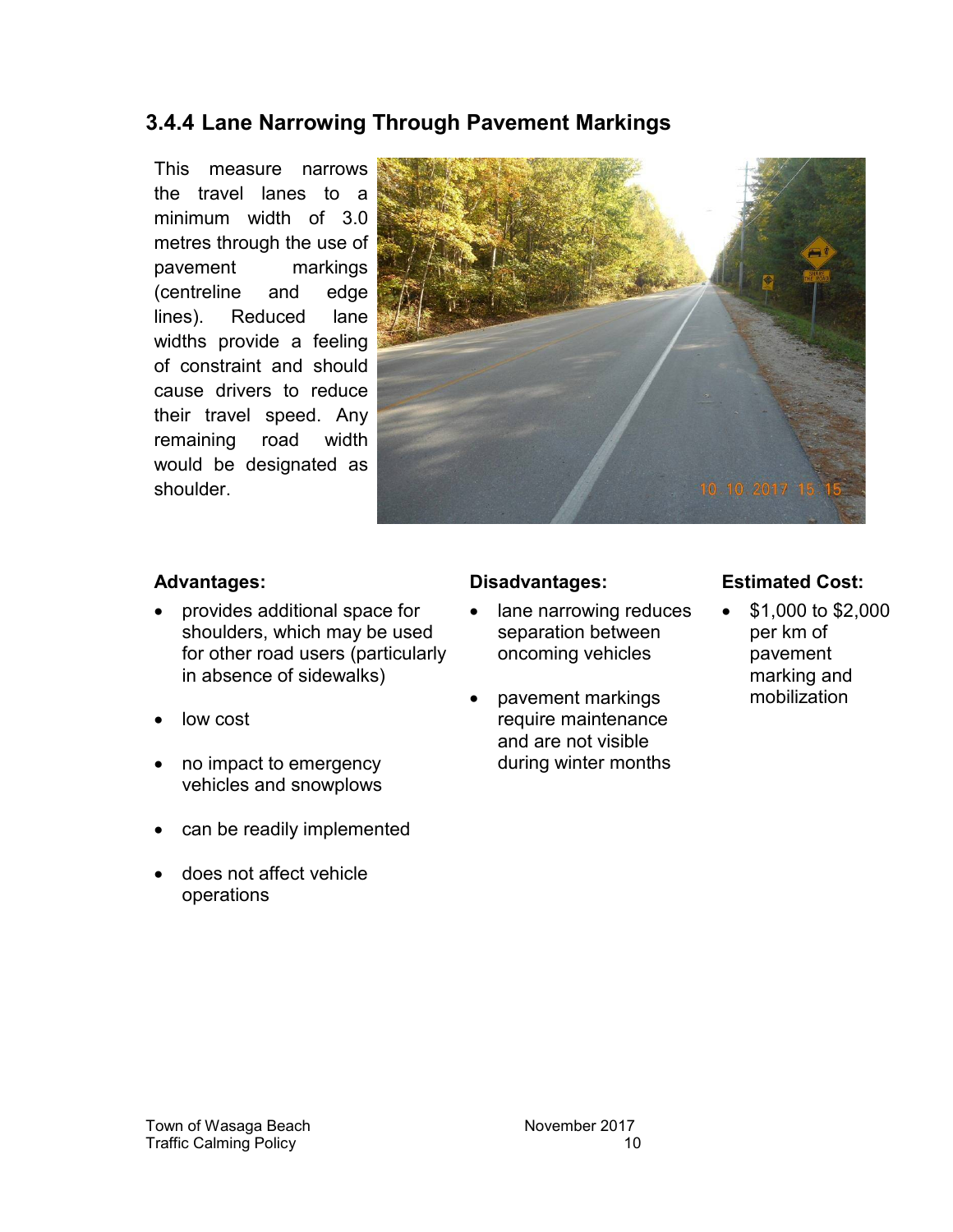#### **3.4.5 Curb Extension**

Also known as "bumpouts", curb extensions are horizontal extensions of a curb into a road, resulting in a narrower road section. These may be used to provide high visibility of pedestrians, shorter walking distances to cross the road, and to slow motorists down.



- interrupts straight line curbs and slows traffic
- reduces turning radii to slow turning speed
- improves pedestrian safety
- no impacts to emergency services

.

- possible maintenance and drainage issues
- reduces on-street parking
- large vehicles may need to cross centerline to negotiate turns
- may interrupt bike lanes

#### **Advantages: Disadvantages: Estimated Cost:**

 $\bullet$  \$5,000 to \$20,000 Each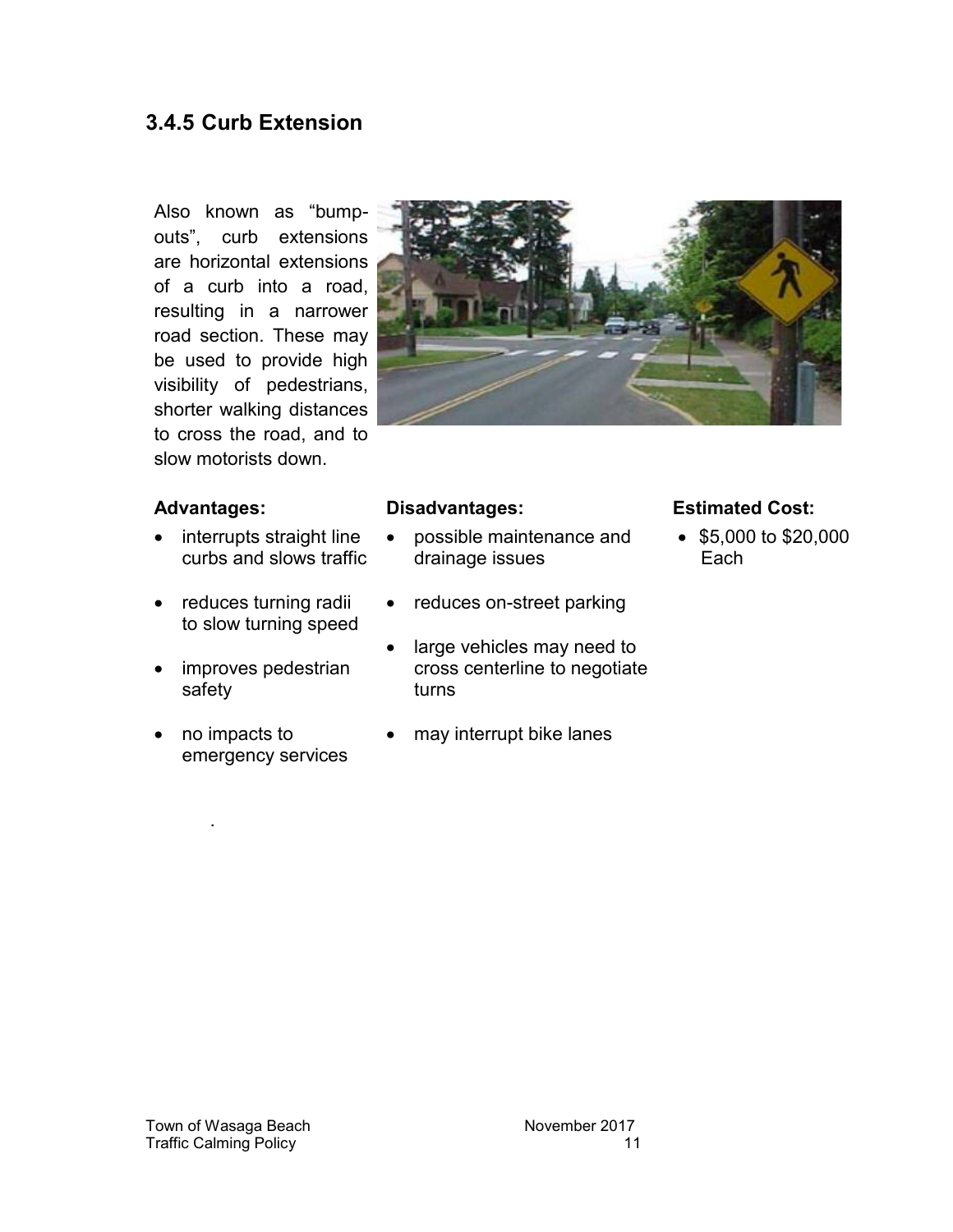#### **3.4.6 Speed Bumps/Humps**

Speed bumps / humps are defined as a raised area of the road, which deflects both the wheels and frame of a traversing vehicle. They may be paved as a permanent feature or temporary, removable rubber mounds for seasonal use.

Typically, 80mm high and 4.0m wide (in the direction of travel), spaced 125m to 225m apart. Speed humps are used on residential (local) streets and collector roads.

- relatively cost-efficient
- easy to construct
- deters cut-through traffic
- reduces vehicle speeds

- may delay emergency vehicles
- may divert traffic to alternate routes that could negatively affect other roads
- possible noise from braking/acceleration
- may cause discomfort to drivers with disabilities
- impacts to snowplows and trucks
- resources needed to install/remove seasonally

#### **Advantages: Disadvantages: Estimated Cost:**

- \$2,000 to \$3,000 each
- \$7,000 for a modular speed hump

Town of Wasaga Beach November 2017 Traffic Calming Policy 12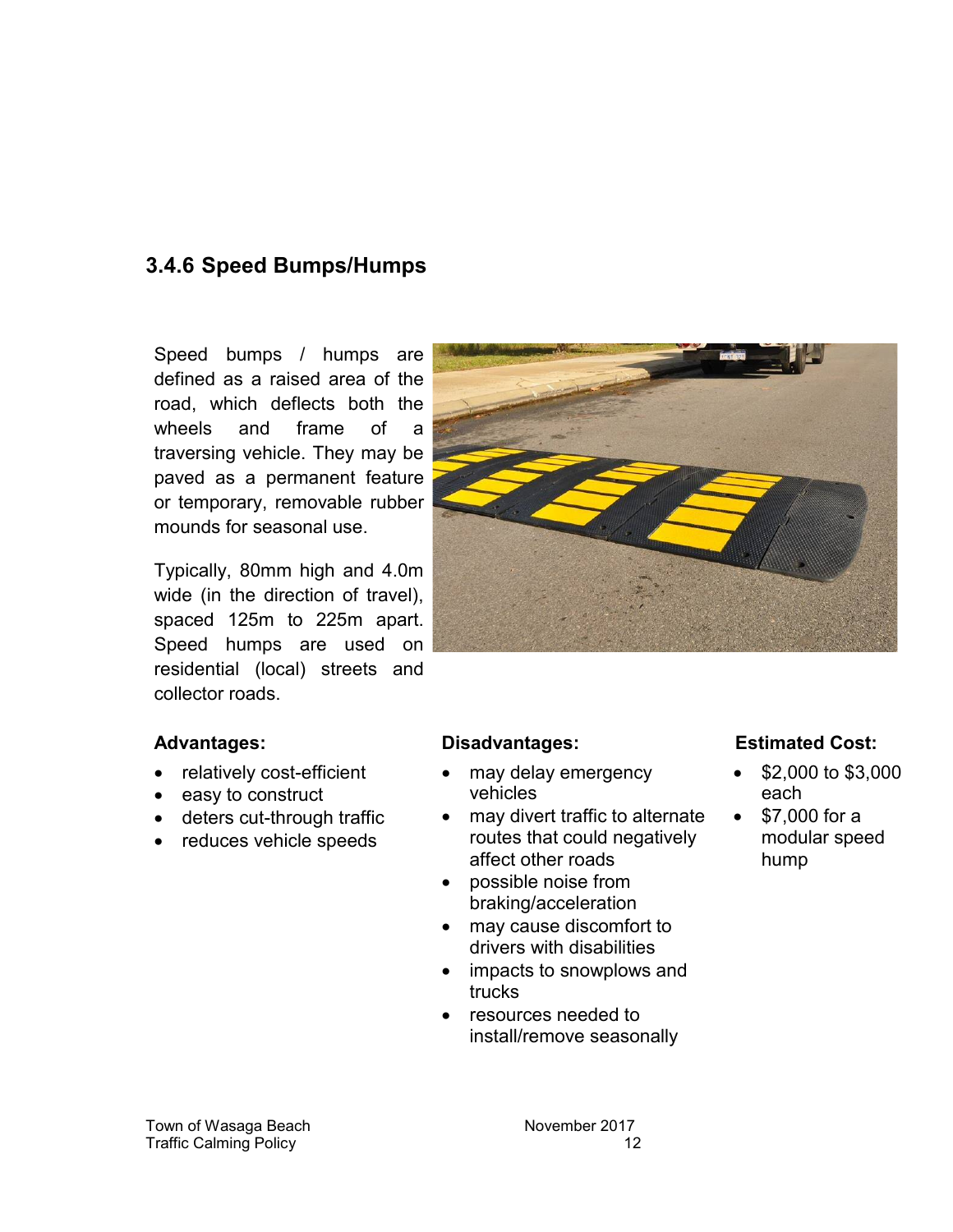#### **3.4.7 Speed Tables**

Speed tables are flat-topped asphalt or rubber mounds that cover the full width of the roadway. The ramps of the speed table are more gently sloped than speed humps and thus speed tables are less jarring than a standard speed hump and can allow larger vehicles (emergency vehicles, trucks and snowploughs) to cross with reduced disruption. As such, speed tables are typically not removed seasonally.

For an 85<sup>th</sup> percentile speed of approximately 40 km/h, the speed table should be 80 mm high and 6.5 metres long in the direction of travel (2 metre ramps at the ends and a 2.5 metre plateau which is typically long enough to accommodate the entire wheelbase of a passenger car).

- relatively cost-efficient
- easy to construct
- deters cut-through traffic
- reduces vehicle speeds
- lesser impacts to larger vehicles as compared to speed humps

- may delay emergency vehicle response times
- traffic may divert traffic to alternate routes that could negatively affect other roads
- possible noise created by braking/acceleration
- may cause discomfort to drivers with disabilities
- potential impacts to snowplows and trucks

#### **Advantages: Disadvantages: Estimated Cost:**

- \$3,000 to \$5,000 each
- $\bullet$  \$10,000 for a modular speed hump

Town of Wasaga Beach November 2017 Traffic Calming Policy 13

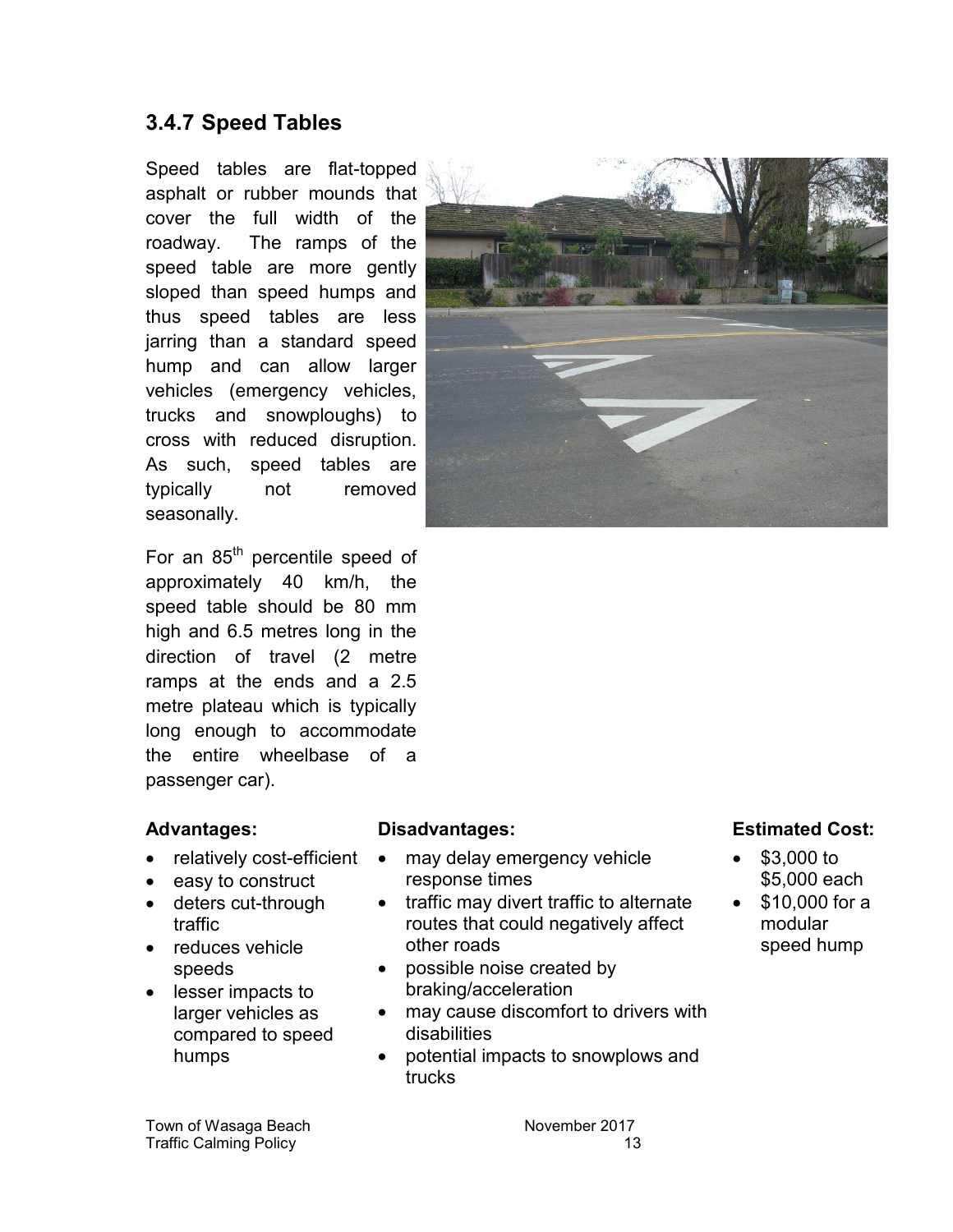#### **3.4.8 Centre Median**

A centre median is a raised island installed in the centre of a road to reduce the overall width of the travelled lanes. They help slow traffic without affecting the capacity of the road.

Raised median islands can be combined with curb extensions and/or textured crosswalks to further improve pedestrian safety. This measure may be considered on both local and collector roads.

- provides refuge for pedestrians
- increases motorist awareness
- can be designed to prohibit left-turns thereby reducing cutthrough traffic



- may reduce on-street parking
- restricts driveway access
- speeds may increase due to lack of left turns
- additional maintenance if landscaped
- Potential conflict with snow clearing operations

#### **Advantages: Disadvantages: Estimated Cost:**

 \$4,000 for 2.0m x 5.0m median with no landscaping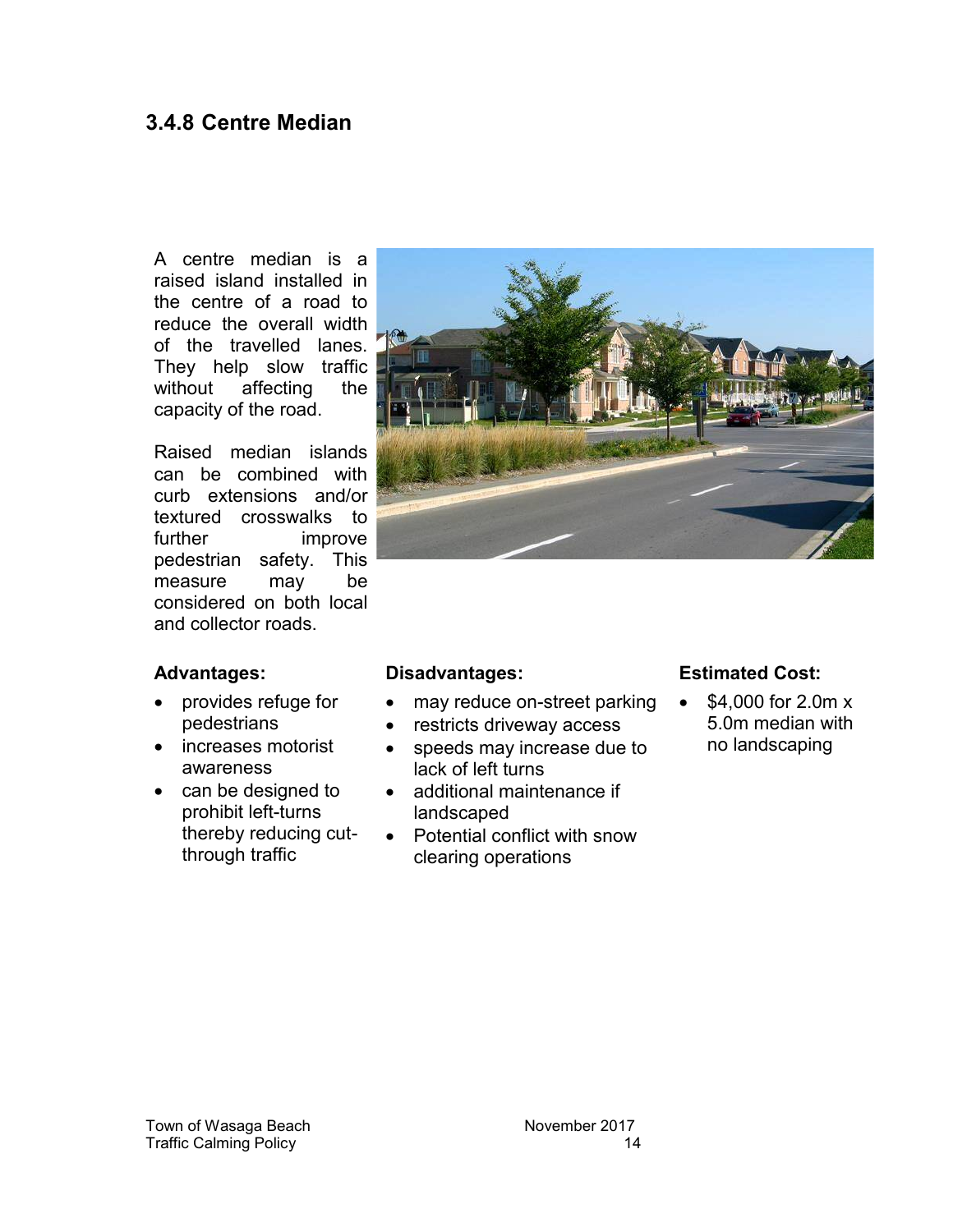#### **3.4.9 Traffic Circles**

A "traffic circle" is not the same as a modern day "roundabout". They are much smaller and serve a different purpose for the intersection, which is simply to reduce speed rather than to control high traffic volumes through an intersection.

Circular island about 3m to 6m in diameter, placed at intersections of residential streets, around which traffic circulates in a counter-clockwise direction.



- reduces speeds through intersections
- provides visual breaks
- reduces collisions
- provides landscaping opportunities

- increased maintenance cost if landscaped
- Potential conflict with snow clearing operations
- learning curve for drivers when first installed

#### **Advantages: Disadvantages: Estimated Cost:**

 \$8,000 to \$25,000 each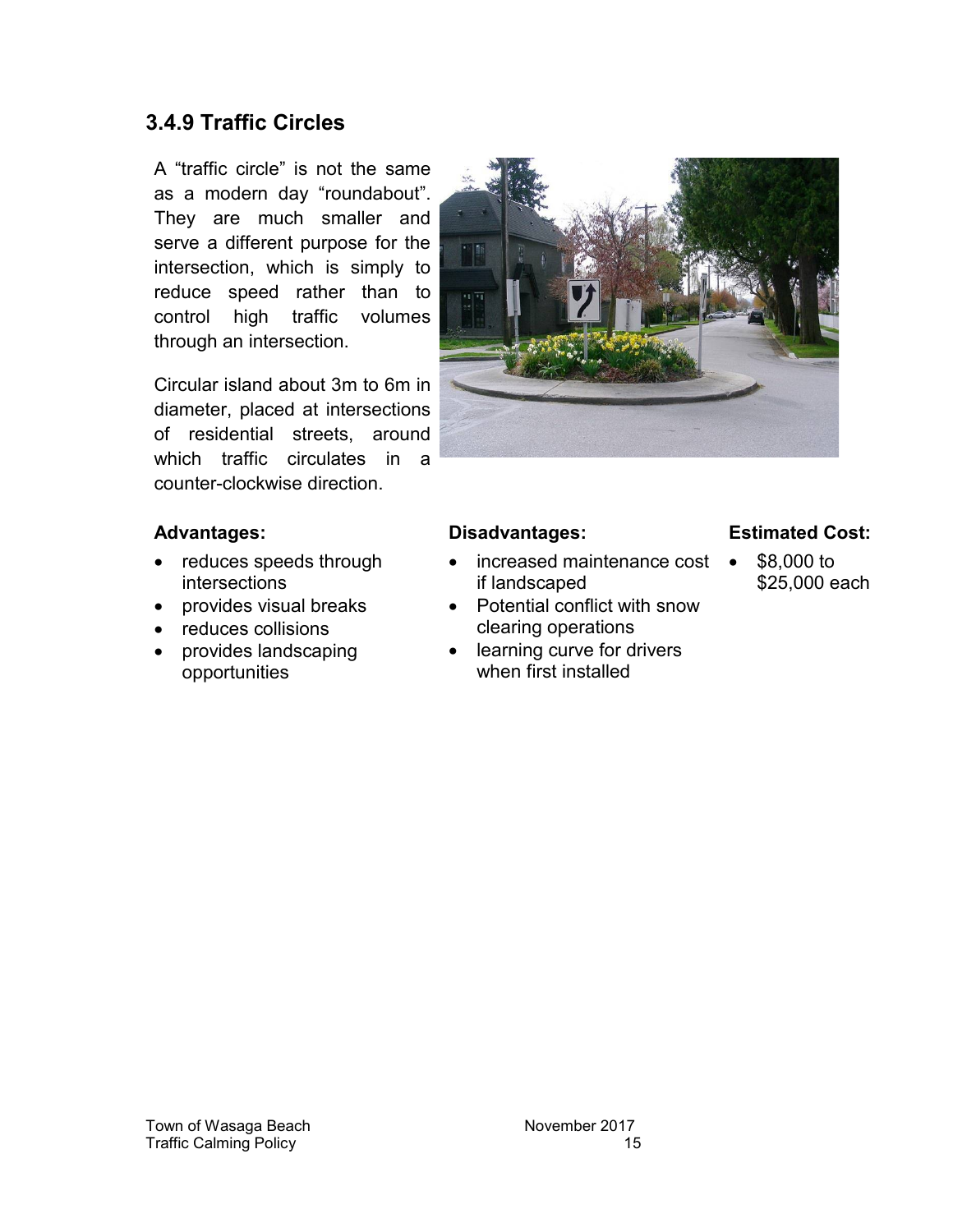## **4 Traffic Calming Measures Guidelines**

#### **4.1 Consideration for Traffic Calming**

Traffic calming measures will:

- Be considered when there is a demonstrated safety, speed or short-cutting traffic concern and acceptable alternative measures have been exhausted.
- Be considered after focus is placed first on improvements to the arterial road network, such as signal timing optimization.
- Include consideration as to whether an area-wide plan versus a street-specific plan is more suitable: an area wide plan should be considered if a streetspecific plan would likely result in displacement of traffic onto adjacent streets.
- Be predominantly restricted to two lane roads (one lane of through traffic in each direction)
- Not impede non-motorized, alternative modes of transportation and be designed to ensure pedestrian and cycling traffic is unaffected
- Not impede Emergency and Transit services access unless alternate measures are agreed upon with the affected Departments.
- Maintain reasonable automobile access to Town roads.
- Consider parking removal on a project-by-project basis. Parking needs of residents should be balanced with the equally important functions of traffic, emergency vehicle access, transit, bicycle, and pedestrian movement.
- Only be installed after staff has investigated existing traffic conditions and the necessary approvals have been received.
- Be monitored; follow-up assessment and report will be completed to confirm effectiveness and the results will be communicated to area residents and Council.

#### **4.2 Community Involvement**

Restoring neighbourhood streets to their intended function and improving overall livability are primary objectives of traffic calming. In order to achieve this goal, community involvement and support is paramount. Throughout the process,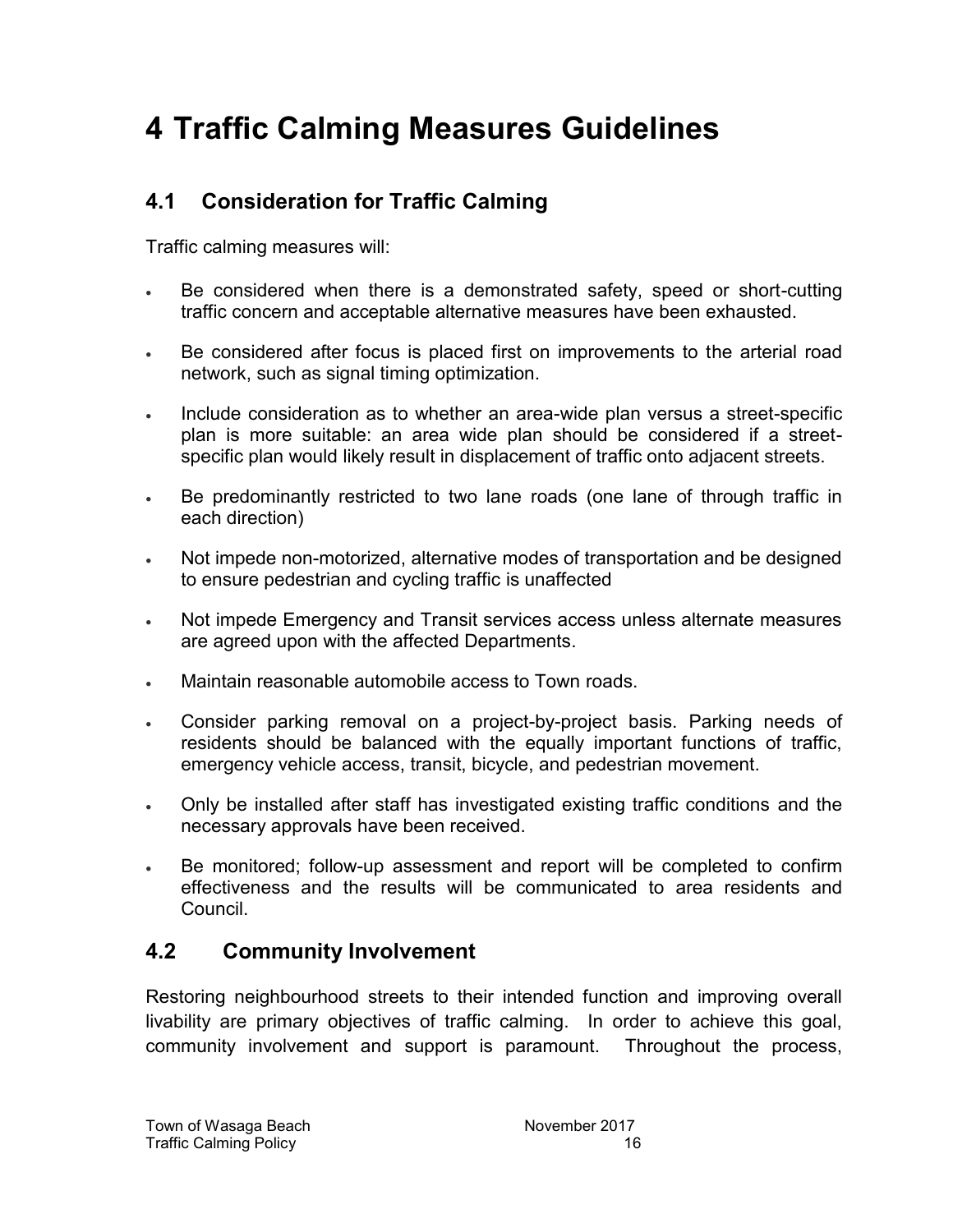residents are encouraged to participate in the development of a traffic calming plan suitable to the neighbourhood and the concerns within it.

Communication with residents is made at various stages throughout the process as the traffic calming plan is developed and implemented. Traffic calming plans should be developed with an understanding of current and historical traffic patterns within the area under investigation. For a traffic calming program to be successful, the neighbourhood must support and be committed to the solution. The only means of gaining this commitment is to involve the residents by informing them of the study location being considered for traffic calming measures and the proposed solution.

The benefit of neighbourhood involvement is that it generates support for a traffic calming program and assists in the implementation of a plan without significant opposition upon completion. Neighbourhood involvement also enhances the credibility of the traffic calming program, particularly when it is eventually presented to Committee or Council for approval. In order to obtain a working partnership with the committee or residents, a description of the study will be issued in a notice along with a survey delivered to residents affected by the implementation of the proposed traffic calming measures.

These forms of contact will provide the affected residents with opportunities to offer input into the development of the plan, as well as publicize and increase the awareness of the study.

The review and implementation of traffic calming measures is a time consuming and expensive process requiring many resources. Without public support, the traffic calming measures intended to alleviate traffic concerns, could be met with negative public opinion, as a result jeopardizing the outcome and potential positive impacts to affected neighbourhoods.

Neighbourhood support, enforcement, education of motorists, bicyclists and pedestrians, appropriate engineering applications and economics typically determine the success of any traffic calming endeavor. A cooperative partnership between the affected residents and the Town is essential to the success of the project.

In some cases, it may be found that traffic calming measures are warranted and a majority of affected residents would prefer some form of mitigation, but there is a wide range of conflicting opinions regarding the type of mitigation etc. Pending comments received from the residents regarding the notification and survey, the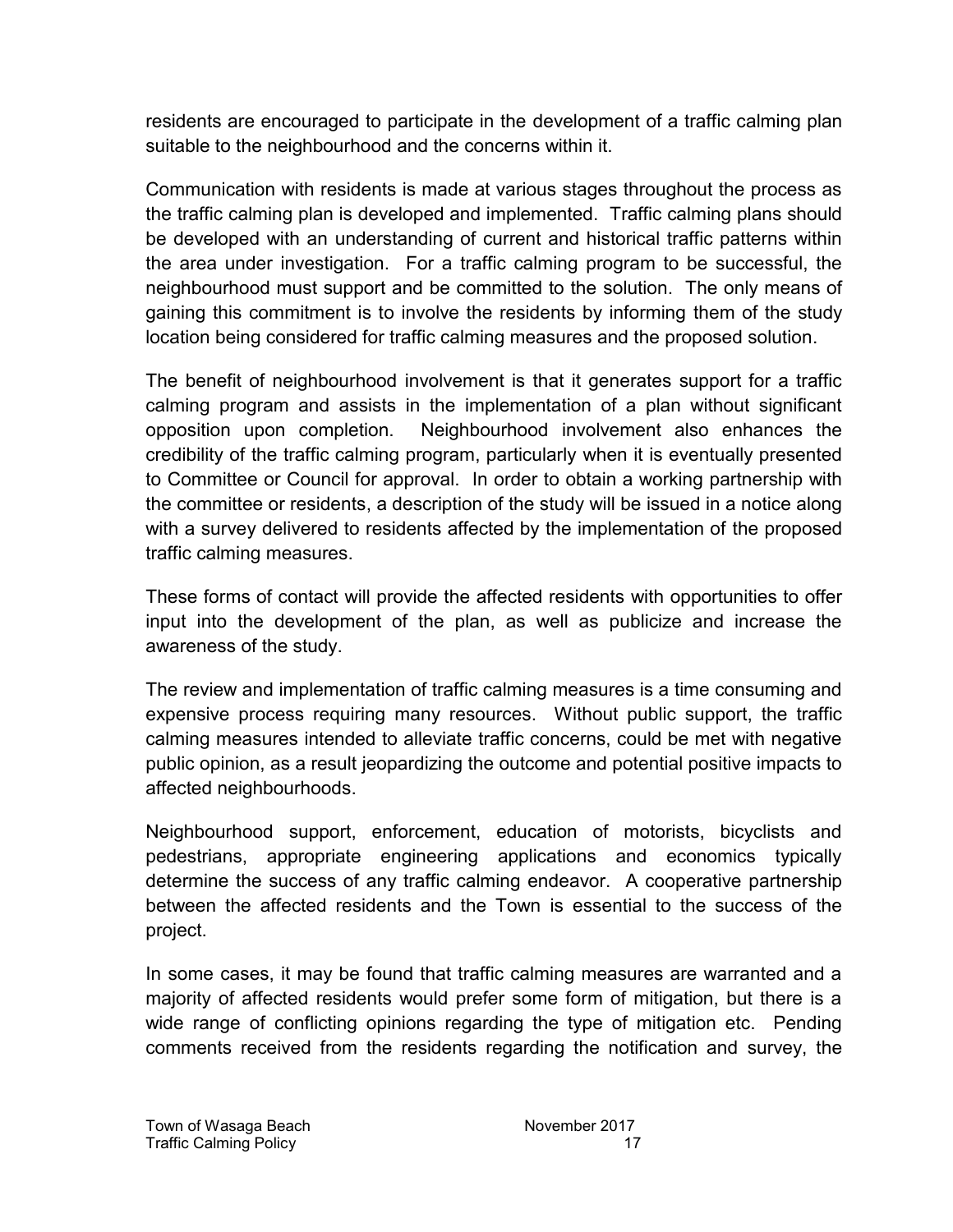Town may offer to host a Public Open House to discuss potential options for traffic calming measures.

### **4.3 Class Environmental Assessment Process**

Traffic calming is exempt from the Ontario Environmental Assessment Act and is not an undertaking subject to the *Municipal Engineers Association Municipal Class Environmental Assessment* (October 2000, as amended). Where appropriate, public consultation elements of the Municipal Class EA for a Schedule B project (including the potential public meeting when warranted as noted above) have been incorporated in this policy as a best practice.

It should be noted that the retirement of existing laneways, roads and road related facilities is classified as a Schedule A+ project under the Municipal Engineers Association Municipal Class Environmental Assessment (October 2000, as amended). Schedule A+ projects are pre-approved, provided that the public is advised prior to implementation. The manner in which the public is informed throughout this policy will serve as the preferred method of public notification for any traffic calming measures that involve the retirement of existing road facilities.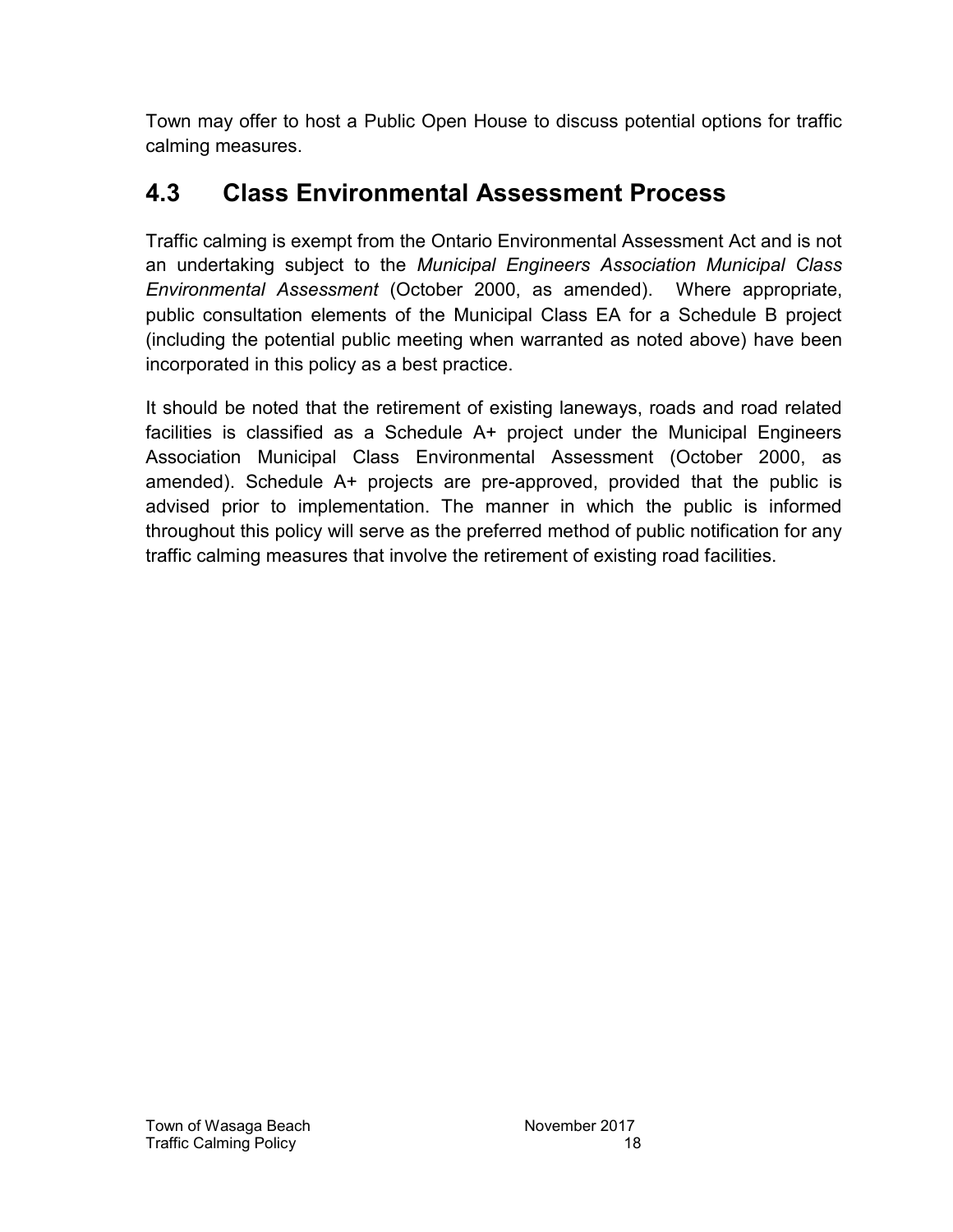## **5 Traffic Calming Staff Review Considerations**

The following process will be used when proceeding with a request for traffic calming measures within the Town of Wasaga Beach. An established and formal process for investigating roads provides consistency and equality in the determination of need and suitability of traffic calming measures.

#### **5.1 Step 1: Initiate Traffic Calming Request**

#### **Resident Concern**

Residents with traffic related concerns are instructed to complete the form in Appendix A of this Policy and submit their written request to investigate traffic calming on their road or within their neighbourhood to the Town of Wasaga Beach Engineering Division. Staff will then conduct a brief preliminary assessment to determine if the requested road meets the initial screening criteria.

#### **Initial Screening by Town Staff**

Initial screening criteria to determine eligibility for consideration for traffic calming measures have been established.

With respect to the road or road section in question, it must:

- be a local or collector road assumed and maintained by the Town of Wasaga Beach;
- have a minimum length of 150m

In addition, the following must also be satisfied:

- all reasonable efforts have been made to address the concerns utilizing other means including engineering, education and enforcement tools; and
- zoning should be primarily residential in nature.

For roads or road sections with restricted horizontal and/or vertical alignment, and hence restricted sight lines, traffic calming measures could be considered in conjunction with reduced speed limits and adequate warning signs.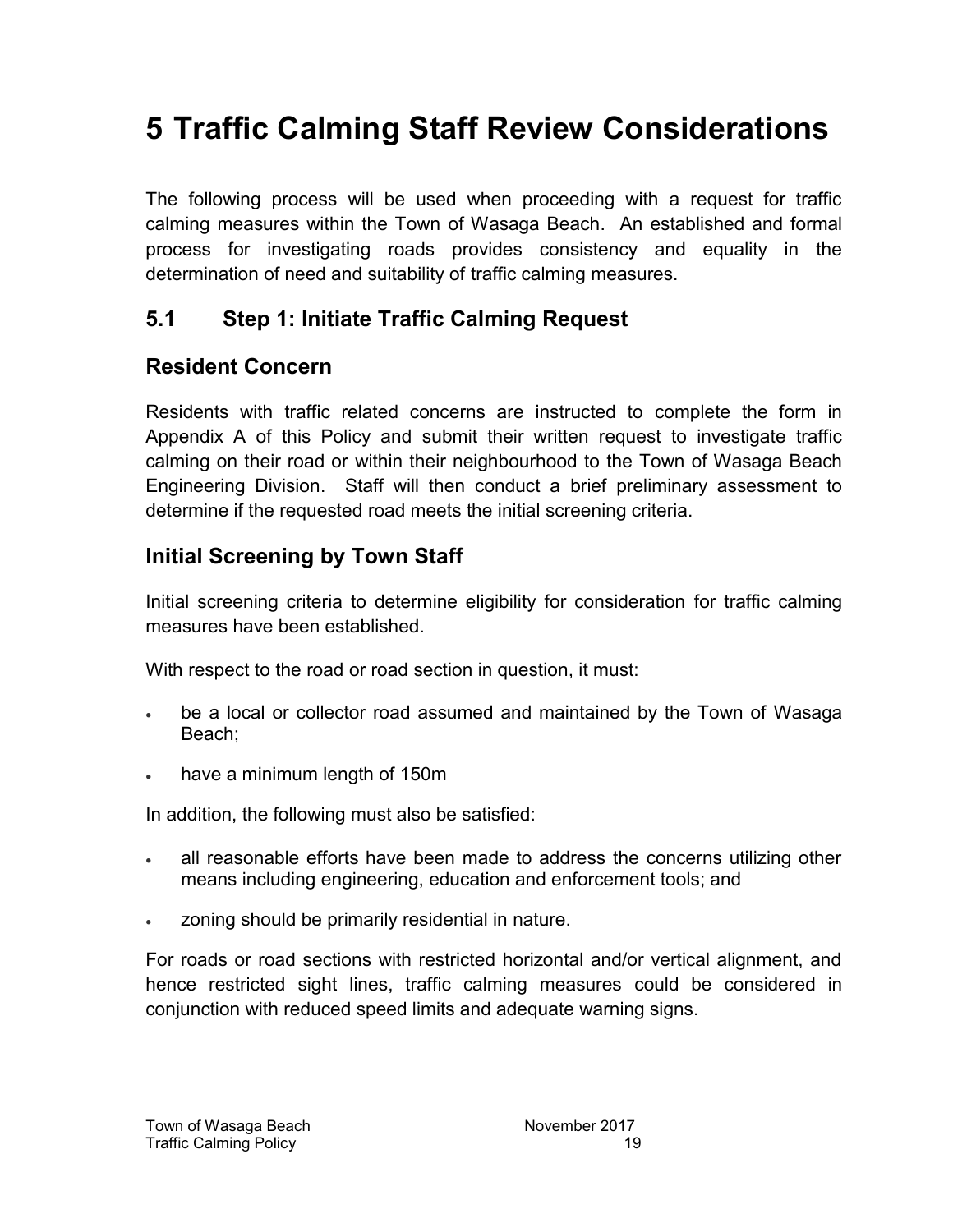#### **Response to Residents**

Following the initial review, Town staff will inform residents as to whether or not their location meets the initial screening criteria. Residents with requests that meet the above noted initial screening criteria will receive information about the traffic calming process. Roads that do not meet the above-noted criteria may still be eligible for other mitigating measures and/or police enforcement initiatives.

For locations not meeting the above-noted initial screening criteria, staff will consider front-line mitigating measures to address the neighbourhood traffic concerns. These methods could include tools such as the use of targeted police enforcement, sign installation, and pavement marking modifications.

#### **5.2 Step 2: Data Collection**

If the requested location meets the initial screening criteria, data collection and analysis will commence. The collection of traffic data, as deemed necessary by Town staff, will serve to provide a better understanding of the current traffic conditions and to prioritize locations for the investigation of traffic calming.

Staff will conduct the necessary traffic studies (or outsource such studies) to quantify and qualify the submitted traffic concerns. The data collected may include traffic volumes and composition (cars and trucks), vehicle speeds, collisions, sight lines related to deficient horizontal and/or vertical alignment and stopping distance, pedestrian activity, an origin/destination study (third party study), if the request relates to shortcutting traffic, and historical site-specific information.

For vehicle speeds, it is not prudent to consider the highest speed at which motorists travel. Rather, the  $85<sup>th</sup>$  percentile speed will be considered, which is the speed at which 85% of the total traffic volume on a road is travelling at or below. In considering the need for traffic calming, the  $85<sup>th</sup>$  percentile speed must exceed the posted speed limit by a minimum of 10 km/h as per the values provided in [Table 1.](#page-23-0)

| <b>Posted Speed Limit</b> | 85th Percentile Speed |
|---------------------------|-----------------------|
| $40$ km/h                 | 50 km/h               |
| 50 km/h                   | 60 km/h               |
| $60$ km/h                 | $70 \text{ km/h}$     |

#### <span id="page-23-0"></span>**Table 1: 85th Percentile Speed Considerations**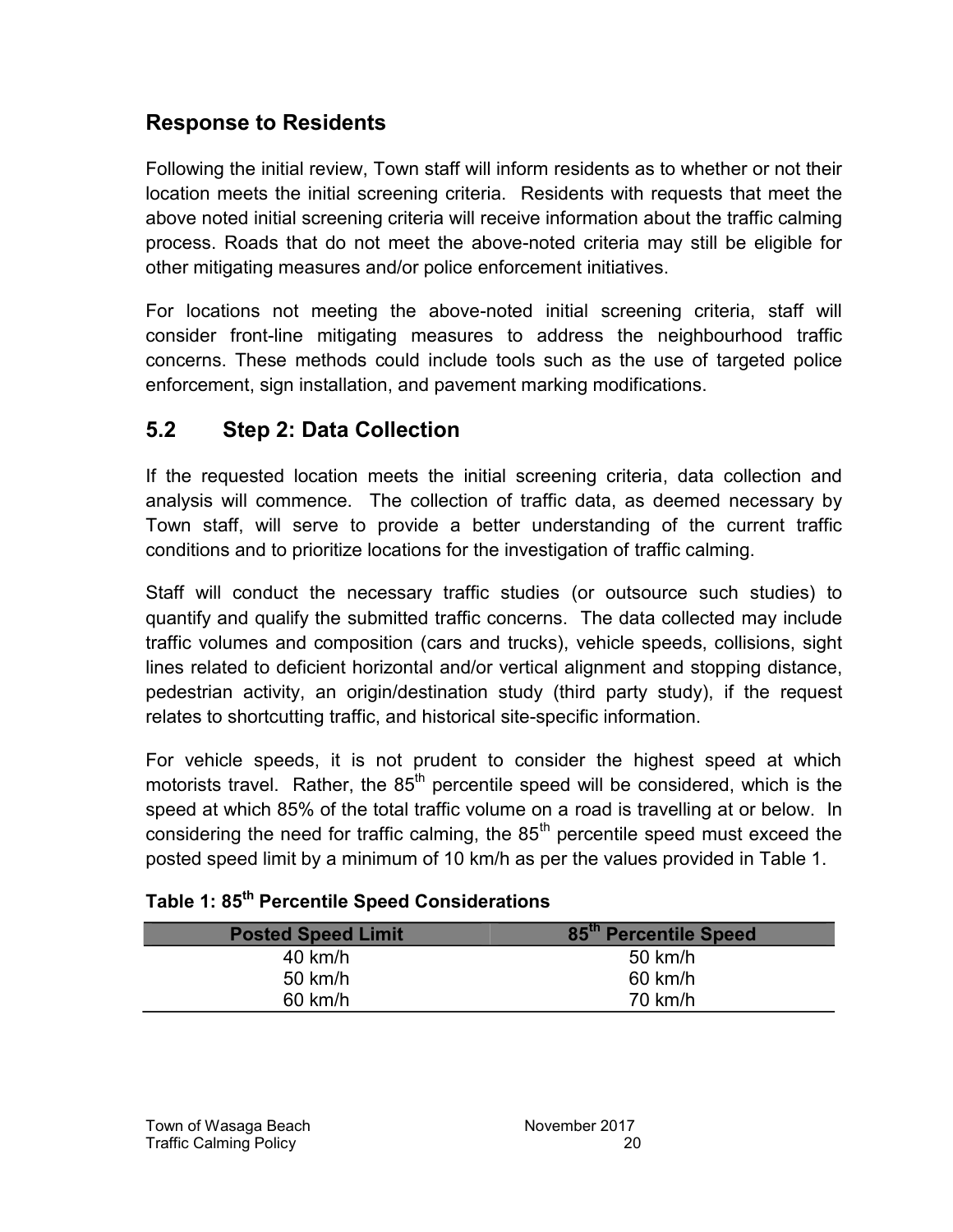With respect to sight distances and the need for traffic calming to reduce travel speeds upon approach to intersections, the existing sight distances at intersections must be less than the distances outlined in [Table 2](#page-24-0) for traffic calming to be warranted. For lower speed roads (e.g. posted speed of 50 km/h or less), the design speed is typically taken as 10 km/h over the posted speed, whereas for higher speed roads (e.g. posted speed of 60 km/h or more), design speed is typically 20 km/h greater than posted speed.

| <b>Design Speed</b> | <b>Minimum Stopping Sight Distance</b> |
|---------------------|----------------------------------------|
| 40 km/h             | 45 m                                   |
| 50 km/h             | 65 m                                   |
| 60 km/h             | 85 m                                   |
| 70 km/h             | 110 <sub>m</sub>                       |

#### <span id="page-24-0"></span>**Table 2: Stopping Sight Distance Considerations**

The above distances in metres (m) at each design speed are the "minimum stopping sight distances on wet pavement" as outlined in the MTO Geometric Design Standards.

Once collected and summarized, the data will be utilized in the overall assessment to determine the need for traffic calming and assist in setting priority for locations of consideration.

#### **5.3 Step 3: Data Assessment**

#### **Basis for Assessment**

The data assessment is a screening process focused on the various attributes of a road in order to quantify its potential need for traffic calming. By means of assigning weighted points based on the severity of certain road attributes (e.g.  $85<sup>th</sup>$  percentile speed), this process will bring to the forefront roads requiring consideration while quantifying the current conditions. A basis for assessment has been prepared in consideration of comparable traffic calming policies in effect throughout the area (refer to Appendix B for the assessment worksheet). Only road sections that achieve the minimum required points as specified in Appendix B will be reviewed further in the next steps of the process.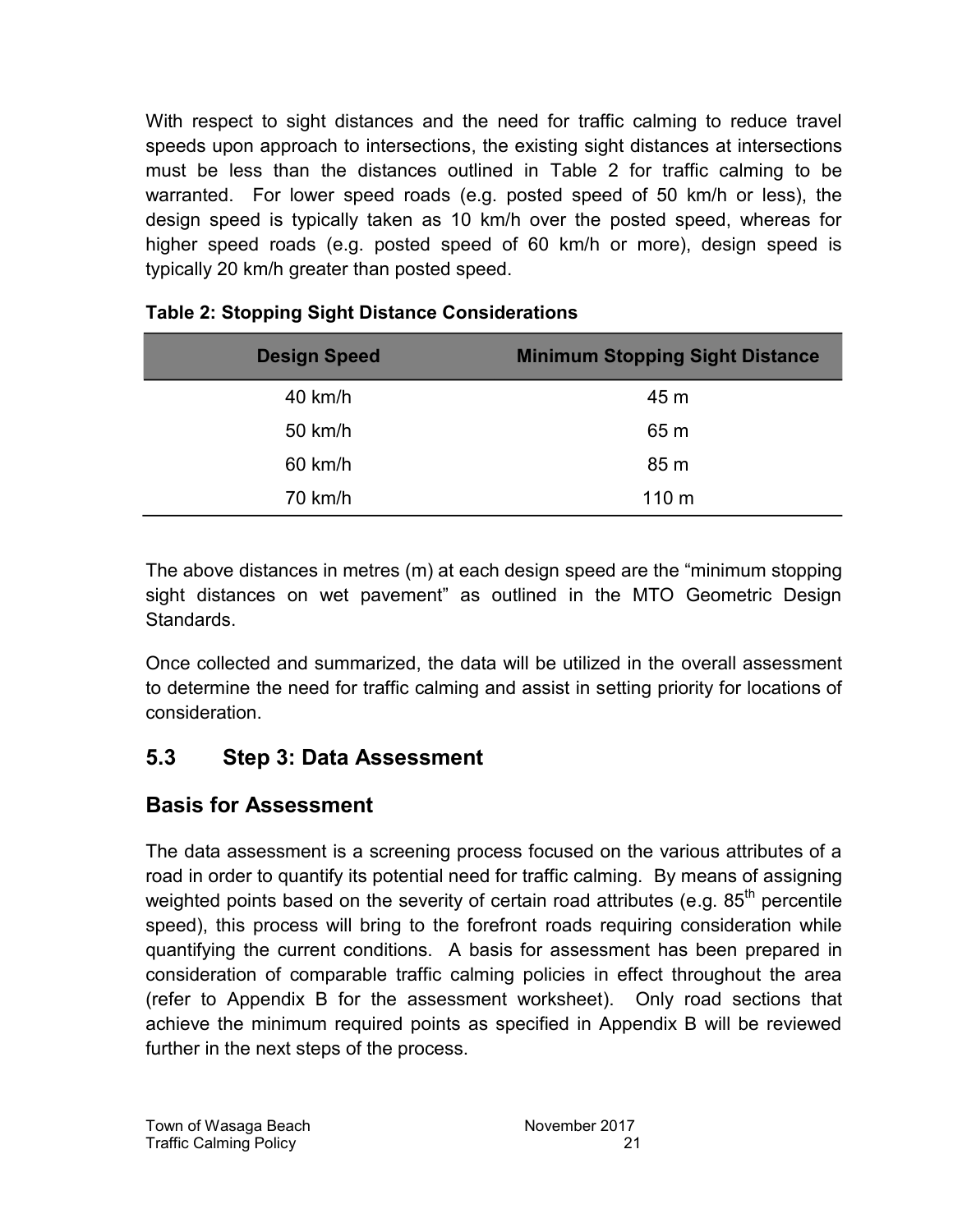Should the minimum required points be met for a request, depending on funding availability, locations for implementation will be selected based on the point system, with those locations with the highest points implemented first. If funding does not permit all locations to be implemented in one year, roads will be carried forward to the next year when they will then be re-prioritized to include any new locations.

#### **Assessment Thresholds**

The minimum number of points required to proceed with the investigation of traffic calming measures differs based on the classification of road. In keeping with the objective of restoring roads to their intended function, local and collector roads are designed and expected to convey varying levels of traffic volume. This, in turn, has a bearing on the minimum point value required to proceed, as traffic volume is a major consideration. Based on this, the following are minimum point values for each road type, as can be seen in Appendix B:

- Local road minimum 35 points
- Collector road minimum 52 points

#### **Response to Residents**

Based on the points received for a request location and the existing conditions / parameters of the area, an appropriate type of traffic calming measure will be selected by staff and communicated to the affected residents by way of a written notice and request for proponents to complete a survey / petition.

Should a location fail to meet the requirements, the resident(s) will be notified in writing and the investigation for traffic calming measures will discontinue. However, staff may (depending on the circumstances of the data assessment, such as excessive speeds being noted) continue to address the concerns of the residents by means of the front-line mitigating measures including:

- request of targeted police enforcement;
- community entrance signs such as "Drive slowly…think of us";
- installation of temporary radar speed display signs.

The signs used as front-line mitigation measures are visual reminders to motorists that they are entering a residential area where the residents are concerned about safety. Targeted police enforcement will make drivers more aware of the speed limit and force them to temporarily reduce their speed and comply with speed limits.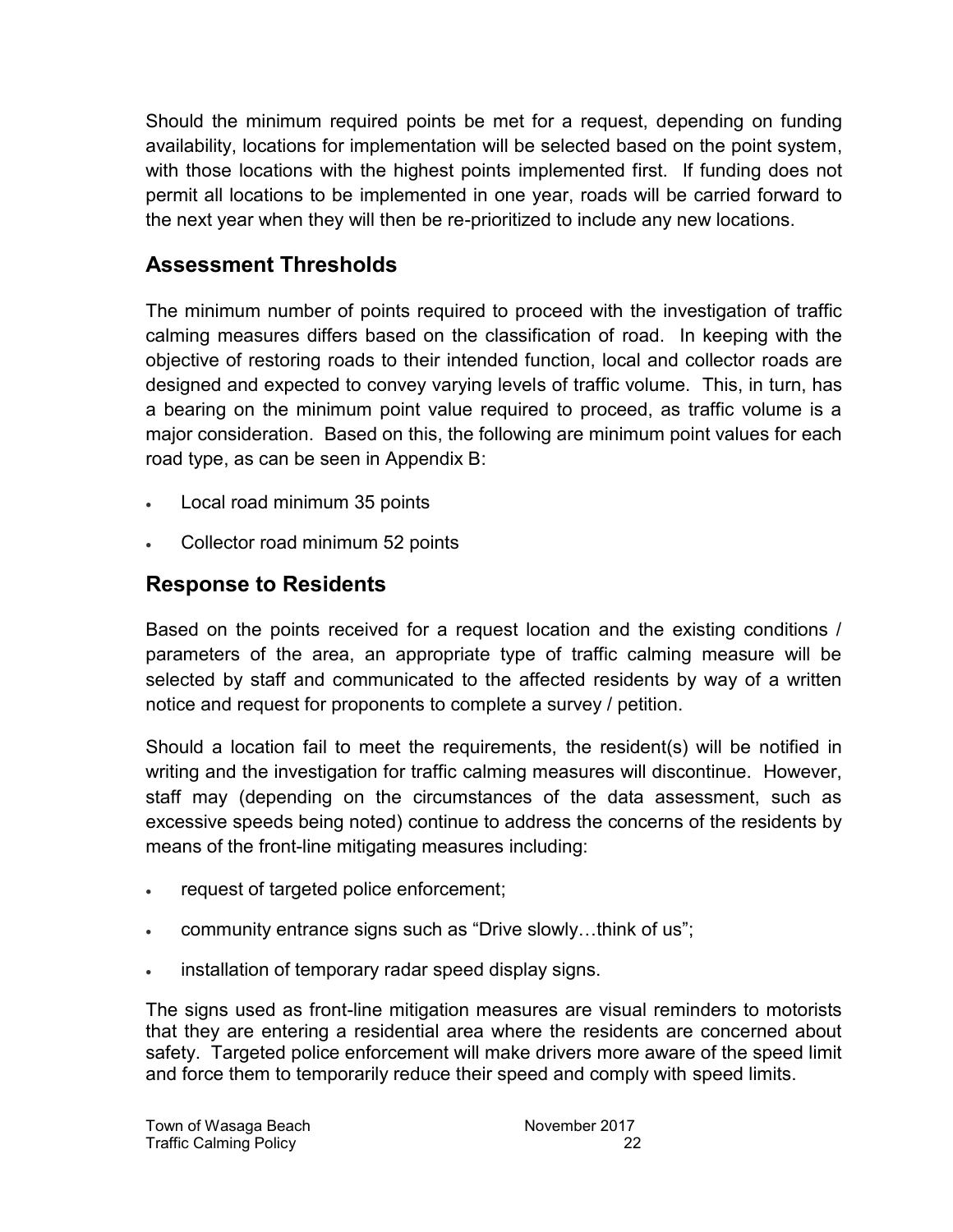Residents may wish to follow up with their Public Works Committee representative who can, if in agreement with the residents' request, propose a motion to Council requesting a report from staff to Council explaining the denial. Through this motion Council may overrule the decision and support a traffic calming measure.

#### **5.4 Step 4: Neighbourhood Petition / Survey**

Should it be determined that the road / study area meets the minimum points criteria, staff will advise residents in the neighbourhood that would be affected by the new traffic calming measure advising of the potential new roadway works. Subsequent to a review with the neighbourhood by way of notification or Public Open House, the neighbourhood proponents will be requested to submit a written confirmation of their opinion by way of completing a survey / petition that Town staff will provide to each proponent along with the notice. The focus of the petition will center on whether or not there is sufficient neighbourhood / local support for the Town to implement the proposed / selected traffic calming measure on the requested road. This is to ensure that the majority of residents in the area would actually prefer to have the traffic calming in place, rather than creating more of a neighbourhood nuisance than an effective mitigation measure.

The petition would have to contain an indication of support from at least 51% of the households with direct frontage or flankage onto the section of road that has been identified as the location for the potential implementation of traffic calming measures, as defined by Town staff. Each household is represented by one signature, regardless of the number of people in the household. Failure to meet the 51% support level will result in termination of the investigation; meeting the required 51% support level will confirm that the proposed traffic calming measure is to proceed. This step in the process is crucial in confirming the level of concern from the residents and will prevent implementation of measures that are not supported by the remainder of the neighbourhood.

#### **Neighbourhood Support Survey**

The objective of the neighbourhood support survey is to determine the level of support for the traffic calming design and to provide an opportunity for the most directly affected residents to oppose any modifications to the road. It is also intended to measure the support of the preferred design proposed to the residents. Surveys will be delivered by mail and at a minimum, will contain:

 a brief description of traffic calming, including its advantages and disadvantages;

Town of Wasaga Beach November 2017 Traffic Calming Policy 23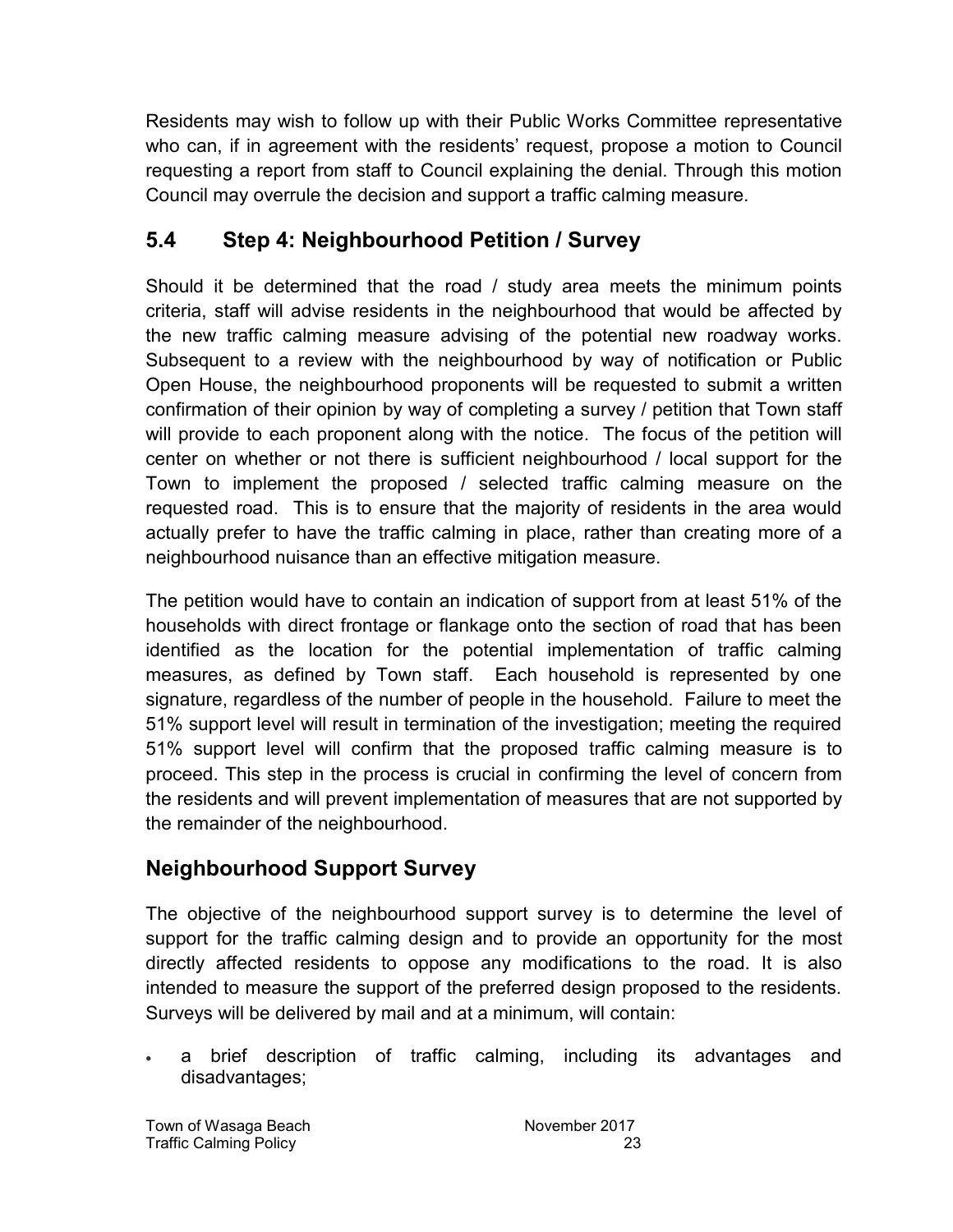- . the results of the traffic studies undertaken by staff;
- a survey question asking if residents are in favour, opposed or neutral to the implementation of traffic calming measures in the identified location(s);
- . the preferred traffic calming design;
- a request for comments and feedback; and
- an indication that this is the final opportunity to modify and improve the preferred design to address any outstanding concerns and to incorporate resident input.

In order for the process to continue, a minimum of 25% of total surveys delivered must be returned to the Town. Of this 25%, 60% acceptance for the implementation of traffic calming is required. This reinforces that community support is vital for the ultimate success of traffic calming. For example, if 100 surveys are delivered, a minimum of 25 surveys is required to be returned and of those, 15 must indicate acceptance of the recommended traffic calming measure.

If this support rate is not met, the process will cease and a notification of failure to meet the neighbourhood support levels will be sent to the residents on the mailing list.

Should the support rate be met but there is a wide range of comments / opinions regarding the type of traffic calming measures being proposed, Town staff may coordinate a public meeting to further engage the affected residents, educate on traffic calming in general and take any final comments into consideration.

### **5.5 Step 5: Design Consideration & Community Feedback**

#### **Selection of Traffic Calming Measure**

The data collected combined with site visits, historical information, future maintenance and construction plans, as well as resident feedback will be taken into consideration to determine potential traffic calming measures. Appropriate traffic calming measures will be determined based on the list of traffic calming measures outlined in Section [0](#page-9-0) of this policy. The traffic calming design could include one or more different types of traffic calming techniques. The proposed traffic calming measures will be in accordance with the design guidelines outlined in the *Canadian Guide to Neighbourhood Traffic Calming* and the judgment and experience of Town staff and the selected measure will be explained to the affected residents in the notice / request to complete the survey / petition.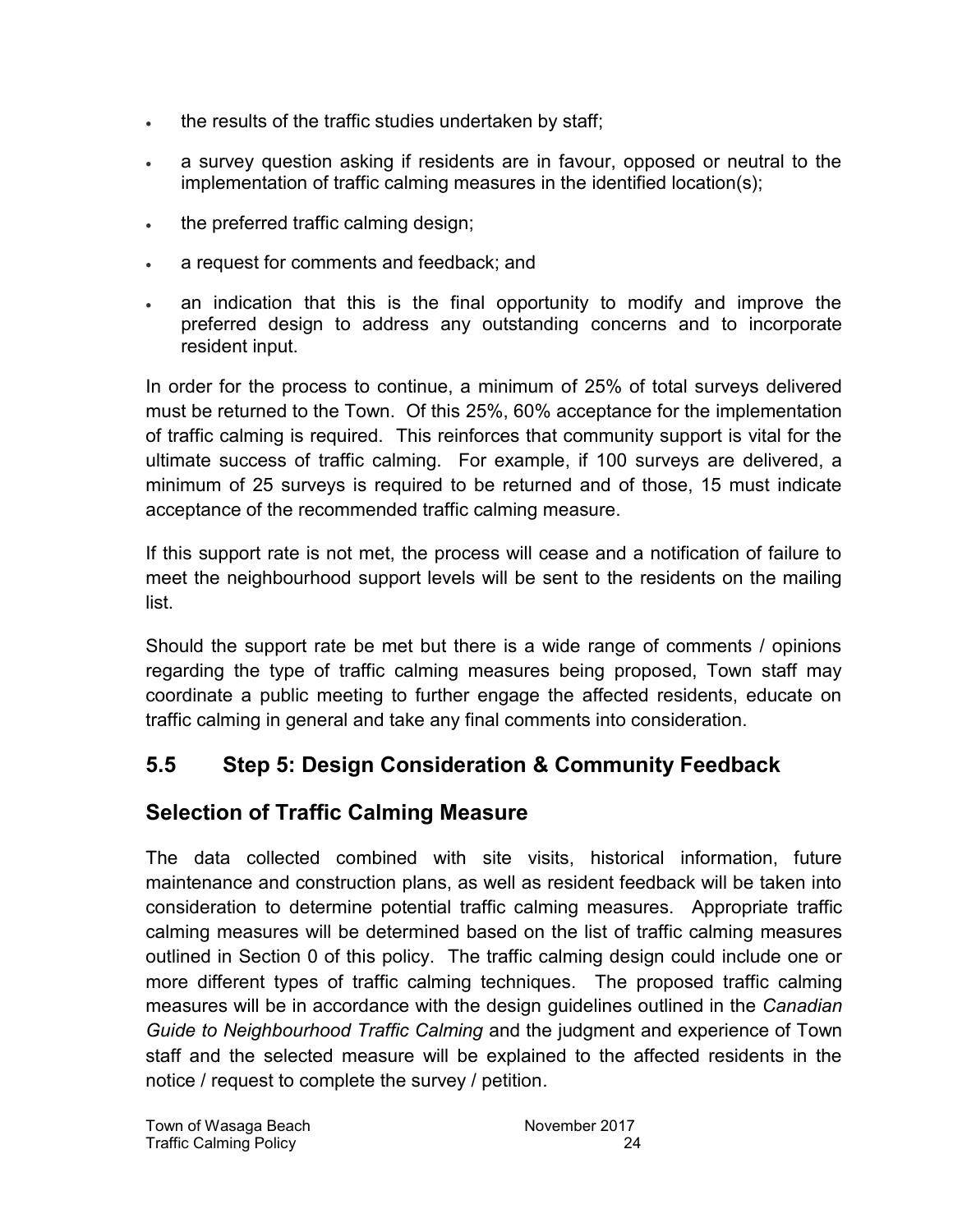### **Agency Consultation**

Staff will provide the preferred design to the relevant agencies (e.g. emergency services, road maintenance department, transit services, etc.) prior to circulating the notice to the residents. Comments from the potentially affected services will be solicited and feedback with respect to possible impacts will be encouraged. As required, Town staff will work with agencies to modify the design, as necessary. While it is preferable to modify the traffic calming design, if modifications are not able to remedy agency concerns, the traffic calming process will be discontinued for the road under consideration and residents will be notified accordingly.

#### **Neighbourhood Consultation**

Depending on the extent of feedback received following the notice / survey, staff may host a Public Open House to present the purpose, objectives and implementation process of the proposed traffic calming measure. Staff will then present and explain the rationale behind the specific preferred traffic calming design. The public meeting will provide residents with an opportunity to become involved in the process, learn more about the proposed traffic calming treatment(s) and to provide their feedback.

Using summarized comments from the submitted petition and information about the road and surrounding area, staff will define the area limits for neighbourhood consultation / public meeting notice circulation limits. As part of this process, surrounding roads may be identified as part of the investigation. As a minimum, households with direct frontage onto the road as well as each property whose side yard abuts the subject road section will be issued the notice of public meeting. Households that do not directly front the subject road, but who have no other option but to use the section of road where traffic calming is being proposed (e.g. in the case of a cul-de-sac), will not receive the original survey; however, the public meeting notice would be delivered to their homes.

When a public meeting is applicable, notification would also be posted in two publications of the local newspaper having general circulation in the project area, as well as on the Town's website. The purpose of this notice is to provide notification to the public regarding the meeting date, time and location of the neighbourhood consultation. It will also present an opportunity to solicit comments on the alternative traffic calming measures.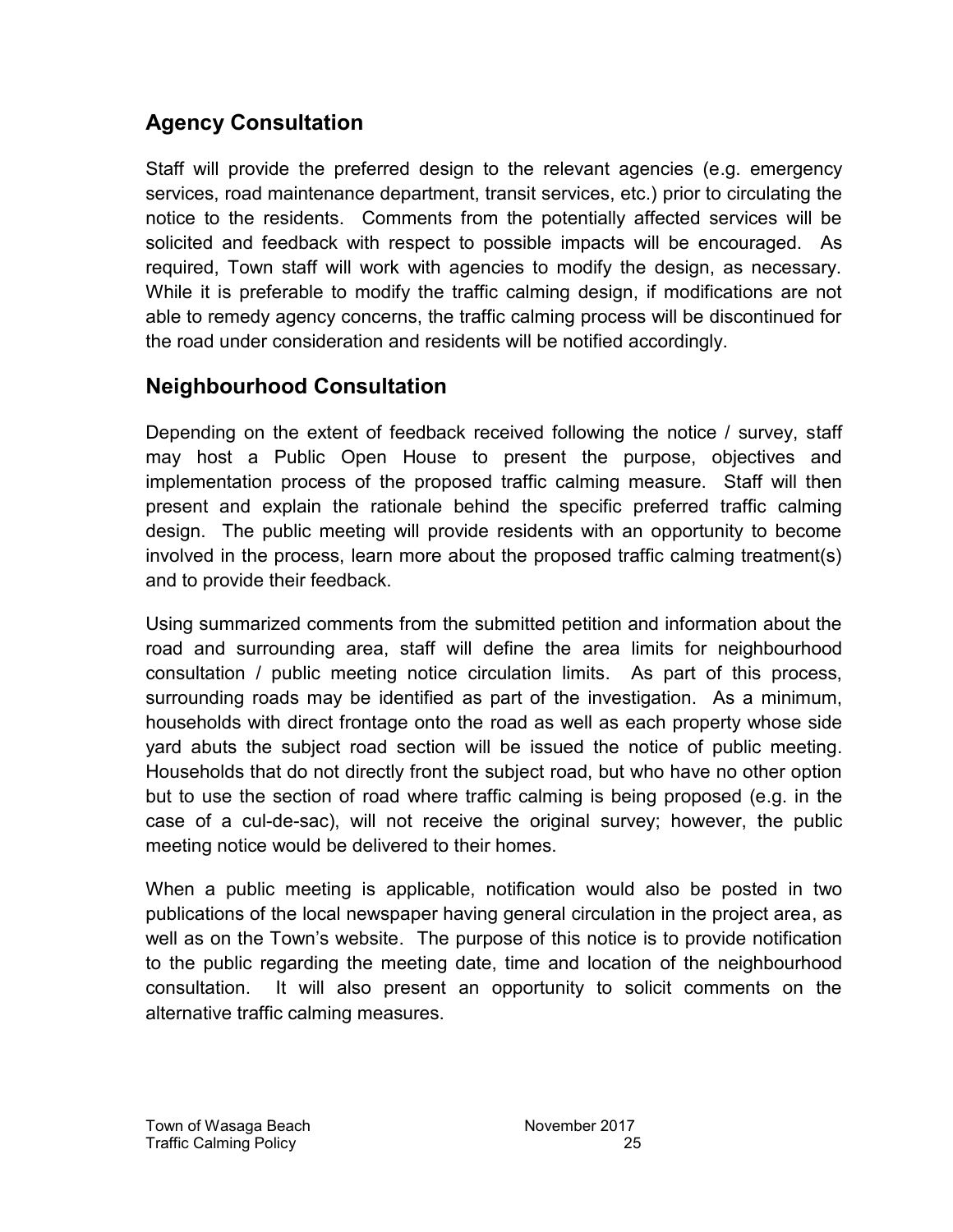### **5.6 Step 6: Finalize & Implement the Traffic Calming Plan**

### **Finalize the Traffic Calming Plan**

Using technical data, community feedback, and in keeping with the goals, objectives and principles set out in this policy, staff will finalize the preferred traffic calming design to be put forward as the preferred Traffic Calming measure. In finalizing the preferred Traffic Calming Measure, general consideration will be given to the various aspects of road design such as utility placement, landscaping, sign requirements and drainage.

### **Council Notification**

A report recommending the implementation of the preferred traffic calming measure will be submitted to Public Works Section of Coordinated Committee. The recommendation will be accompanied by an amending By-law for the inclusion of traffic calming measures, if applicable (e.g. defining a new Community Safety Zone as required under the Highway Traffic Act, etc.). The staff report will also outline estimated costs and anticipated timing for implementing the traffic control measure. The neighbourhood and affected parties will be made aware of when and where Committee and Council will be considering the staff report.

### **Implementation**

Upon approval of Council, resident notification, and sufficient funding, traffic calming measures would be implemented. When immediate funding is not available, budget allocation will be considered during the following annual budget process and prioritized accordingly.

### **5.7 Step 7: Feedback Monitoring & Evaluation**

### **Monitoring & Evaluation**

Town staff will seek feedback and monitor the road to determine the effectiveness of the utilized measures and their impact on the surrounding road network. This may include subsequent traffic data collection including new traffic volume and speed etc. no sooner than 3 months after the traffic control measure has been installed.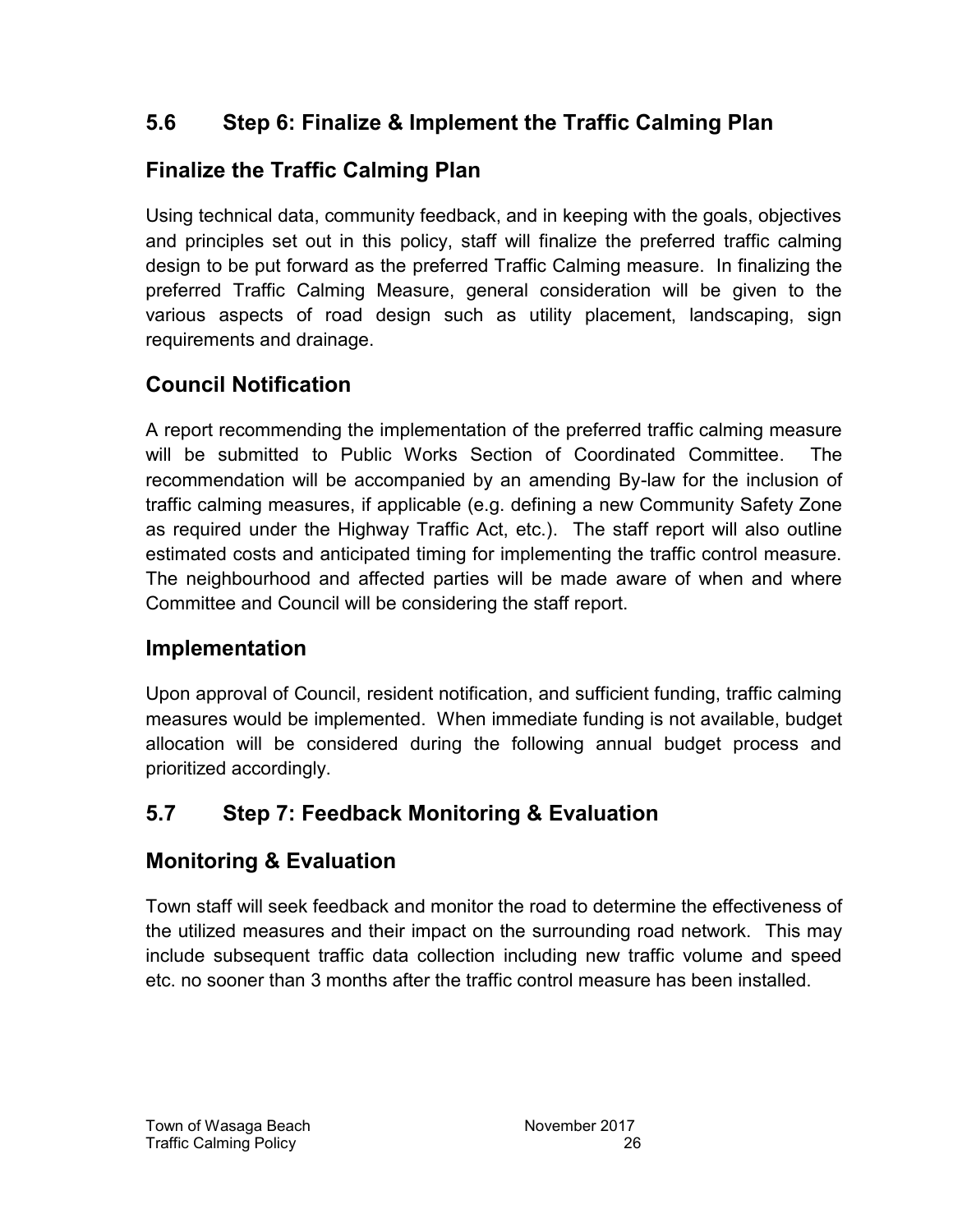#### **Removal of Traffic Calming Measures**

Traffic calming devices may be removed, at the request of residents provided that more than the level of support exists to remove as was measured for installation (i.e. minimum 25% returned surveys, with over 60% of respondents agreeing to the removal). The survey will be delivered to the same residents as was initially done to gauge support for traffic calming. Traffic calming measures must be installed for at least a 3month trial before consideration is given to remove them. If traffic calming devices are removed, the subject street must wait at least 2 years before requesting a new Traffic Calming Measure; at this point the approval process will start over.

If a request to remove a single traffic calming device, within an overall Traffic Calming Measure, is received, all traffic calming devices will be considered for removal. Depending on circumstances, it could be possible to remove a single device constructed as part of an overall plan, however, in most cases all devices work together to be effective and to ensure that traffic is not diverted where it should not be.

The Town reserves the right to remove traffic calming measures if it determines that they are ineffective or unsafe, or if they have created a negative impact that cannot be corrected. The Town will mail out a notification and advertise in local newspapers informing of its decision to remove traffic calming measures.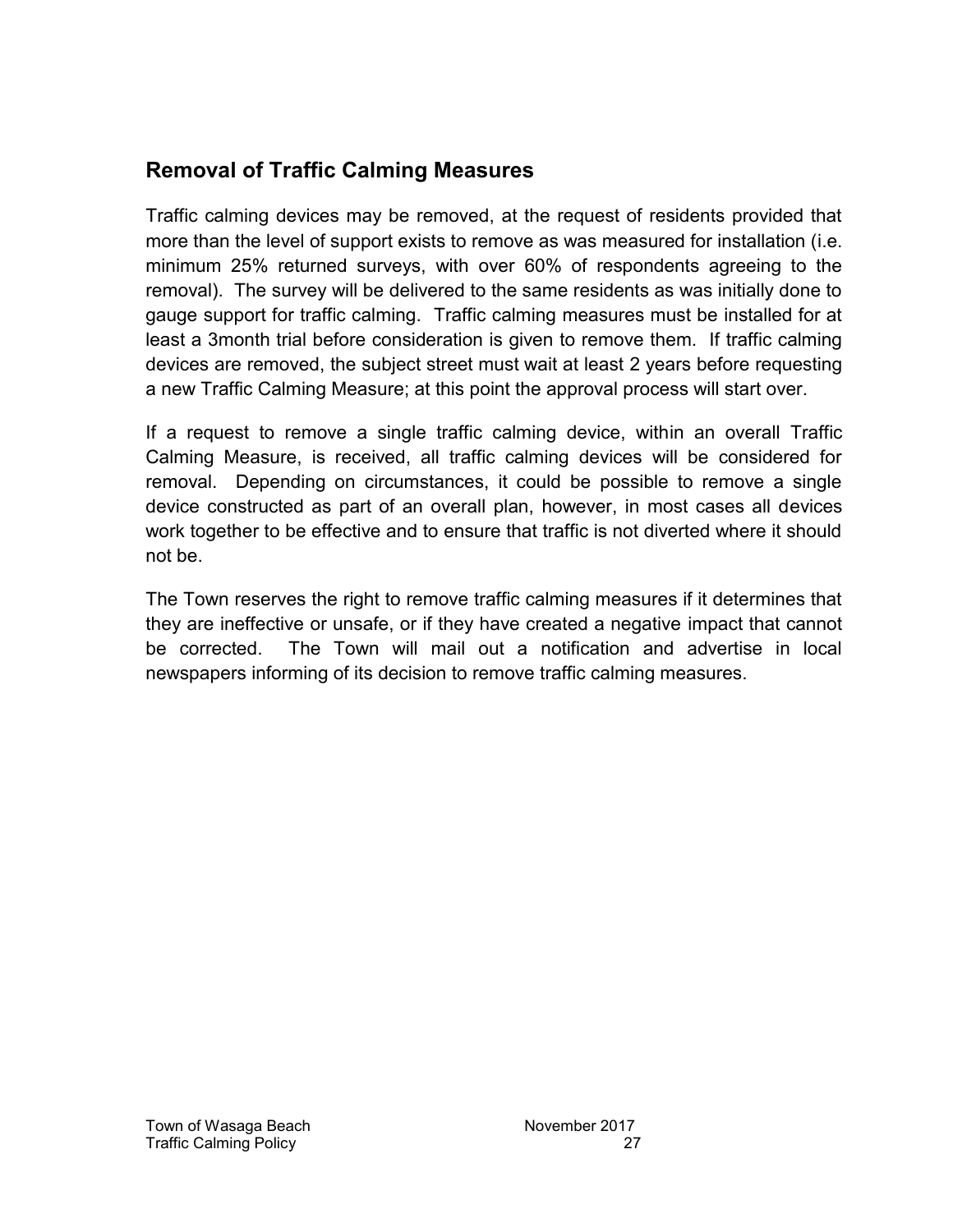<span id="page-31-0"></span>**Appendix A: Traffic Calming Request Form**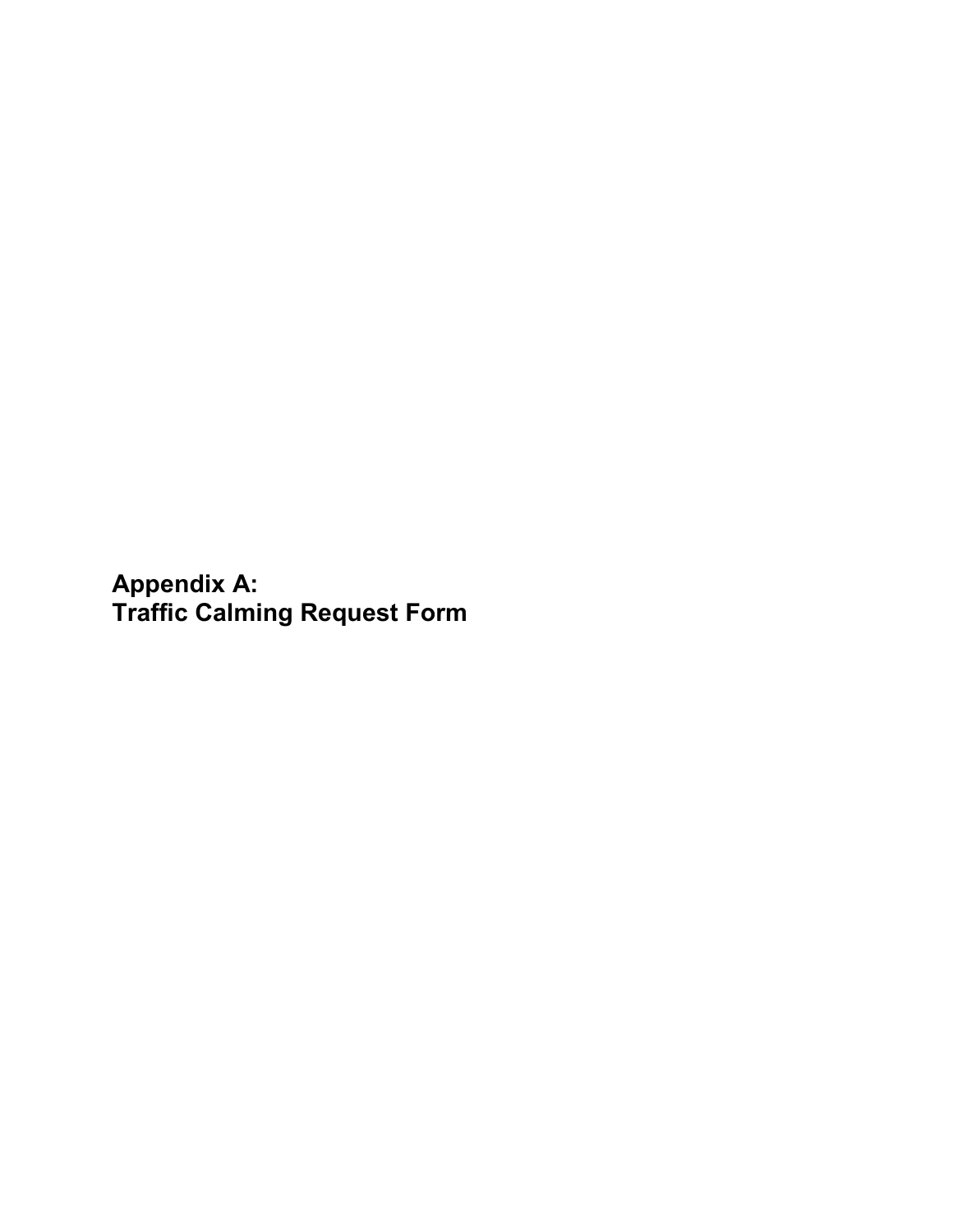

### **Appendix A: Traffic Calming Request Form**

Application date:

Description of Location:

| Email request to: pwengineer@wasagabeach.com<br>$-OR-$<br>Mail, Fax or Drop off to: Town of Wasaga Beach, 30 Lewis St<br>Wasaga Beach ON, L9Z 1A1<br>Fax# 705-429-8226 |  |
|------------------------------------------------------------------------------------------------------------------------------------------------------------------------|--|
| <b>Requested by:</b>                                                                                                                                                   |  |
| Name:                                                                                                                                                                  |  |
| Address:                                                                                                                                                               |  |
| Contact phone $#$ :                                                                                                                                                    |  |
| Email address:                                                                                                                                                         |  |
| Why are additional traffic signage and/or mitigation / traffic calming measures<br>being requested at this location? (Provide pictures if available.)                  |  |

| <b>OFFICE USE ONLY</b> |       |  |  |
|------------------------|-------|--|--|
| <b>Staff Review:</b>   | Date: |  |  |
| <b>Council Review:</b> | Date: |  |  |
| <b>Council Review:</b> | Date: |  |  |
| Approved/ Bylaw:       |       |  |  |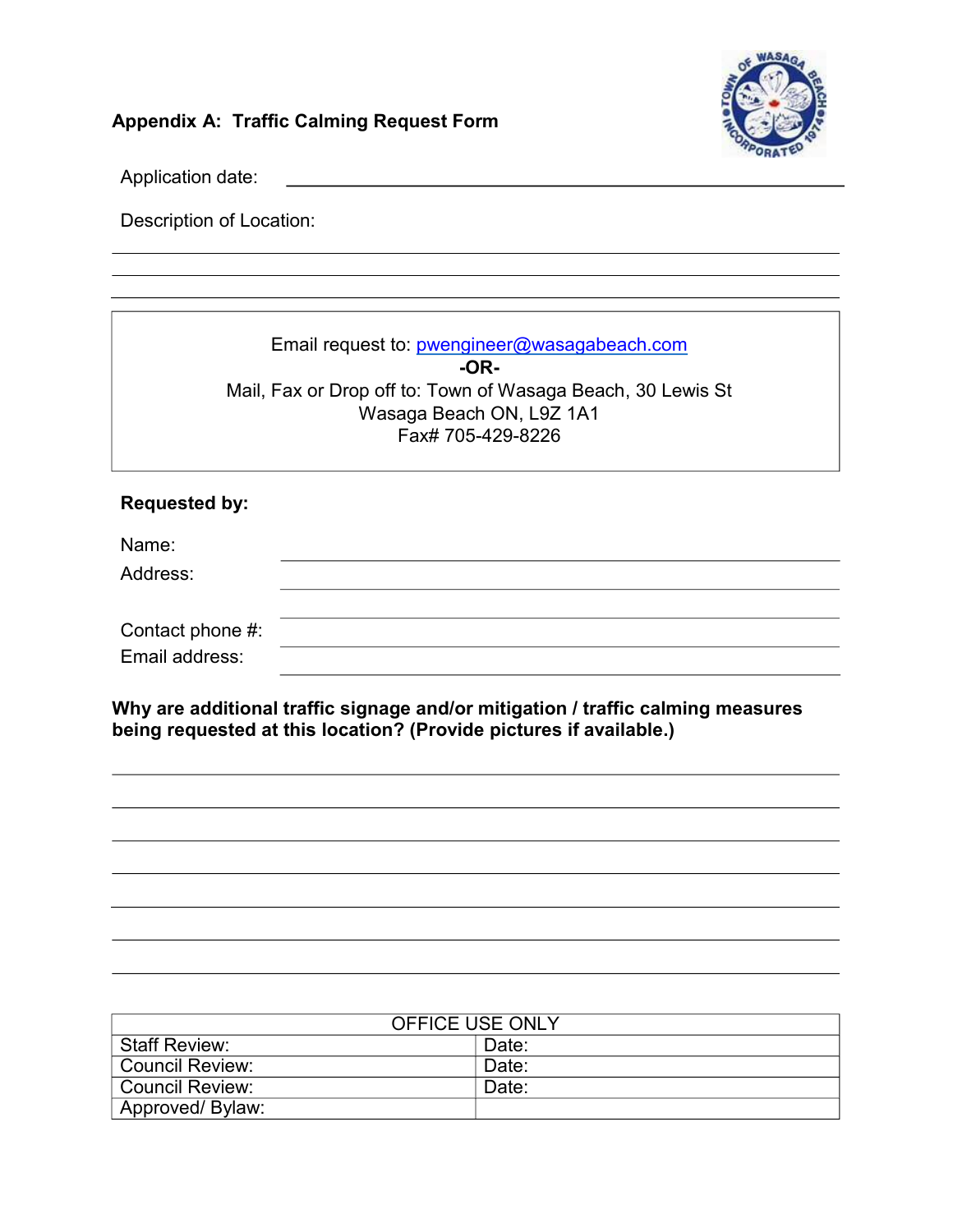**Appendix B: Assessment of Traffic Calming Need**